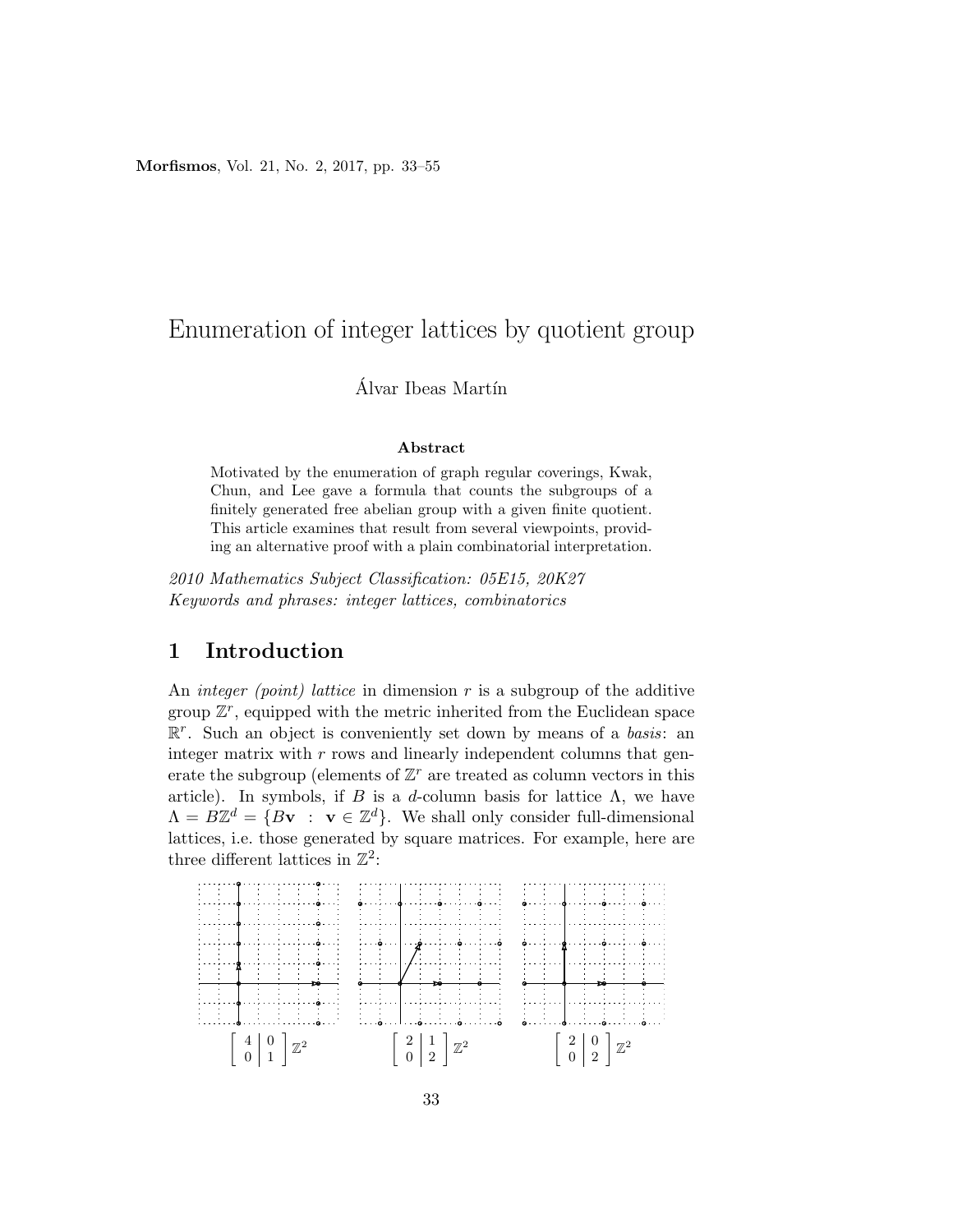$34$  *A. Ibeas* 

Let us determine the quotient group (which must be abelian of order 4) for each of the three examples above. In the first two, a point in  $\mathbb{Z}^2$ can be found whose order modulo the lattice is 4, so that the quotient is cyclic  $(C_4)$  in both cases. In contrast, the double of every point lies in the third lattice (which is indeed  $2\mathbb{Z}^2$ ), so that the quotient is  $C_2 \oplus C_2$ in this case (and in no other in dimension 2, see Lemma 4.1).

This paper focuses on the following enumeration problem: given a positive integer  $r$  and a finite abelian group  $G$ , how many lattices are there in dimension  $r$  whose quotient group is  $G$ ? We look, therefore, for the cardinality of the set

$$
\mathcal{L}_r(G) = \{ \Lambda \subseteq \mathbb{Z}^r \ : \ \mathbb{Z}^r / \Lambda \cong G \}.
$$

In other words, we are interested in counting lattices whose bases have a given Smith Normal Form. As the Euclidean metric is not relevant to this matter,<sup>1</sup> the problem can be phrased just in terms of subgroups of a finitely generated free abelian group.

The question above is settled by a theorem published by Kwak, Chun, and Lee [11, Thm. 3.4] and restated here as Theorem 5.2. These authors' aim was to enumerate graph regular coverings and used this result—put as the enumeration of connected coverings—as an intermediate step. Nevertheless, they have also pointed out [12, p. 125] the subgroup-enumerating reading of their study.

In spite of presenting such a plain statement, the mentions to the studied problem that we have found in the literature are scarce. This might be explained by the fact that Theorem 5.2 can be thought of as a straightforward corollary to the long-known result [5, 6, 19] which enumerates (through Equation (4)) subgroups of a given type in a finite abelian group. However, we have considered it worth to provide a detailed account of the topic.

Due to the structure properties of finite abelian groups, only finite abelian p-groups (i.e. with a prime-power order) need to be considered. These are conveniently described by means of integer partitions, as recalled in Section 3. Hence, the formula solving the addressed problem is parameterized by a positive integer  $r$ , a prime  $p$ , and an integer partition  $\lambda$  (with no more than r parts).

Delving further into that formula, we explore several ways to understand it. We start by analysing (in Section 6) a couple of special cases: when the quotient group is cyclic and when it is elementary abelian. In

 $1$ We will however turn to it to define dual lattices.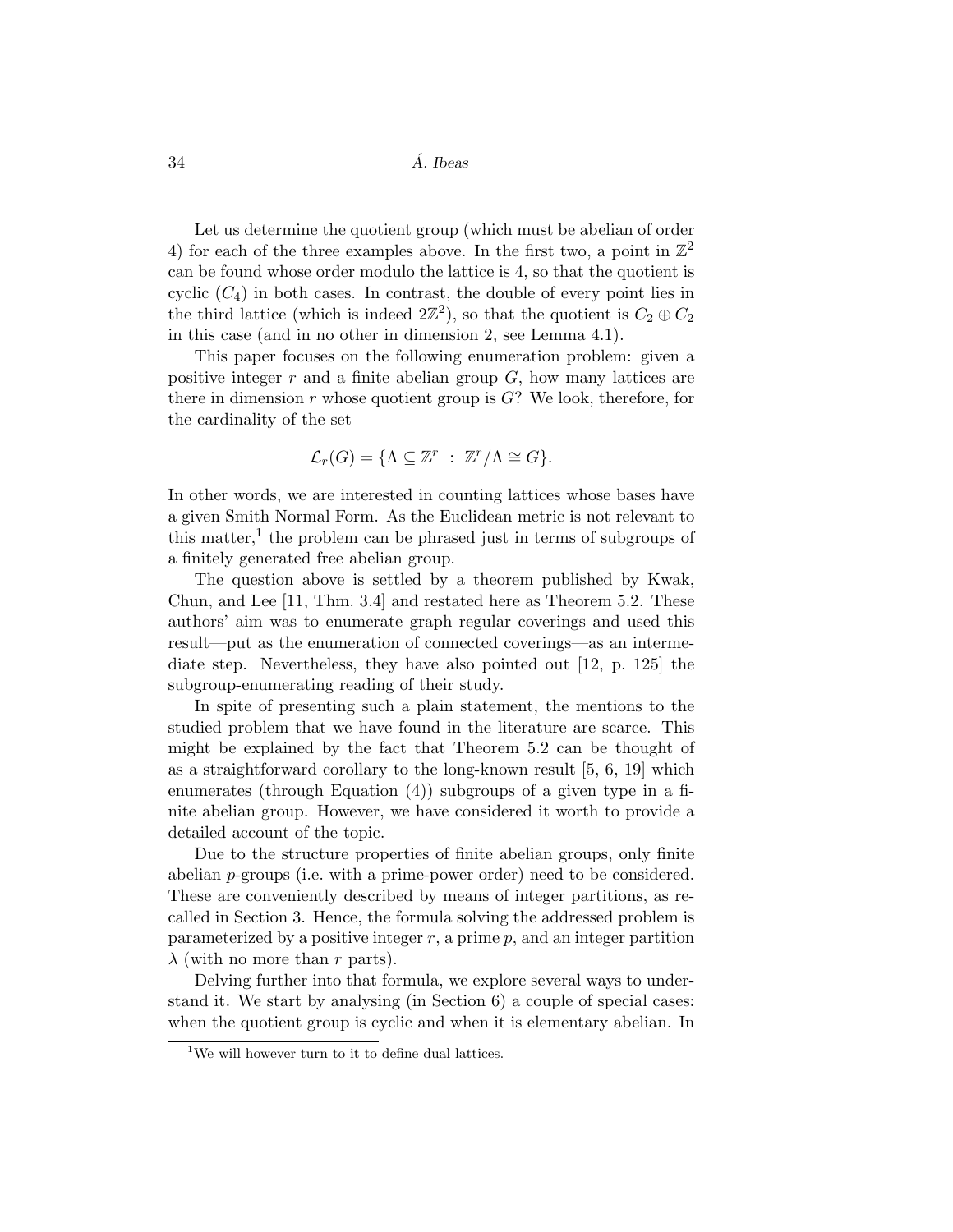dimension 2, the cyclic case is enough to fully solve the problem; but this reduction is not extendable to an arbitrary dimension. When the quotient is an elementary abelian  $p$ -group, our problem is equivalent to finding subspaces of a vector space over a finite prime field.

Lattices with a given abelian p-group quotient can be recursively constructed drawing on the elementary abelian case. In this way, we contribute (in Section 7) an inductive proof for Theorem 5.2 which allows a combinatorial interpretation of its formula, according to which the sought lattices are classified as liftings of chains of subspaces in  $(\mathbb{Z}/p\mathbb{Z})^r$  with dimensions prescribed by the quotient group.

Summing up, we count three approaches for proving the result we are dealing with. Apart from the interpretation sketched out in the previous paragraph, we have the original proof by Kwak, Chun, and Lee and the reduction to the subgroup-enumerating formula (4). In the closing section, the last two are presented in a unified fashion that boils down to the enumeration of epimorphisms from a finitely generated free abelian group to an abelian p-group.

### 2 Enumeration by volume

A characterization of a full-dimensional lattice  $\Lambda$ , alternative to the one given in the introduction, is that the quotient group is finite. In this case, the lattice volume is the index  $[\mathbb{Z}^r : \Lambda]$ . It equals the absolute value of the determinant of every lattice basis. This suggests the problem of counting  $a_r(n)$ , the number of integer lattices in  $\mathbb{Z}^r$  with volume n [14, A128119, A160870].

When  $r = 1$ , there is exactly one lattice (namely,  $n\mathbb{Z}$ ) for every volume n. When  $r = 2$ ,  $a_2(n) = \sigma(n)$ , the sum of divisors of n. This can be proved describing a system of bases of lattices with volume n. To this end, since a lattice admits (infinitely) many bases, it will be useful to fix a canonical choice.

Two bases for the same lattice are related by a *unimodular matrix* (i.e. an integer matrix with an integer inverse), and conversely. In other words, a matrix is a basis of lattice  $B\mathbb{Z}^r$  if and only if it is of the form BP, with  $P \in \mathbb{Z}^{r \times r}$  and  $|\det(P)| = 1$ .

As a normalized basis, we adopt a variant of the Hermite form. Namely, an upper triangular matrix with nonnegative entries and positive diagonal elements (called *pivots*), each of them bigger than the rest of entries in its row. Now, the set of normalized bases for 2-dimensional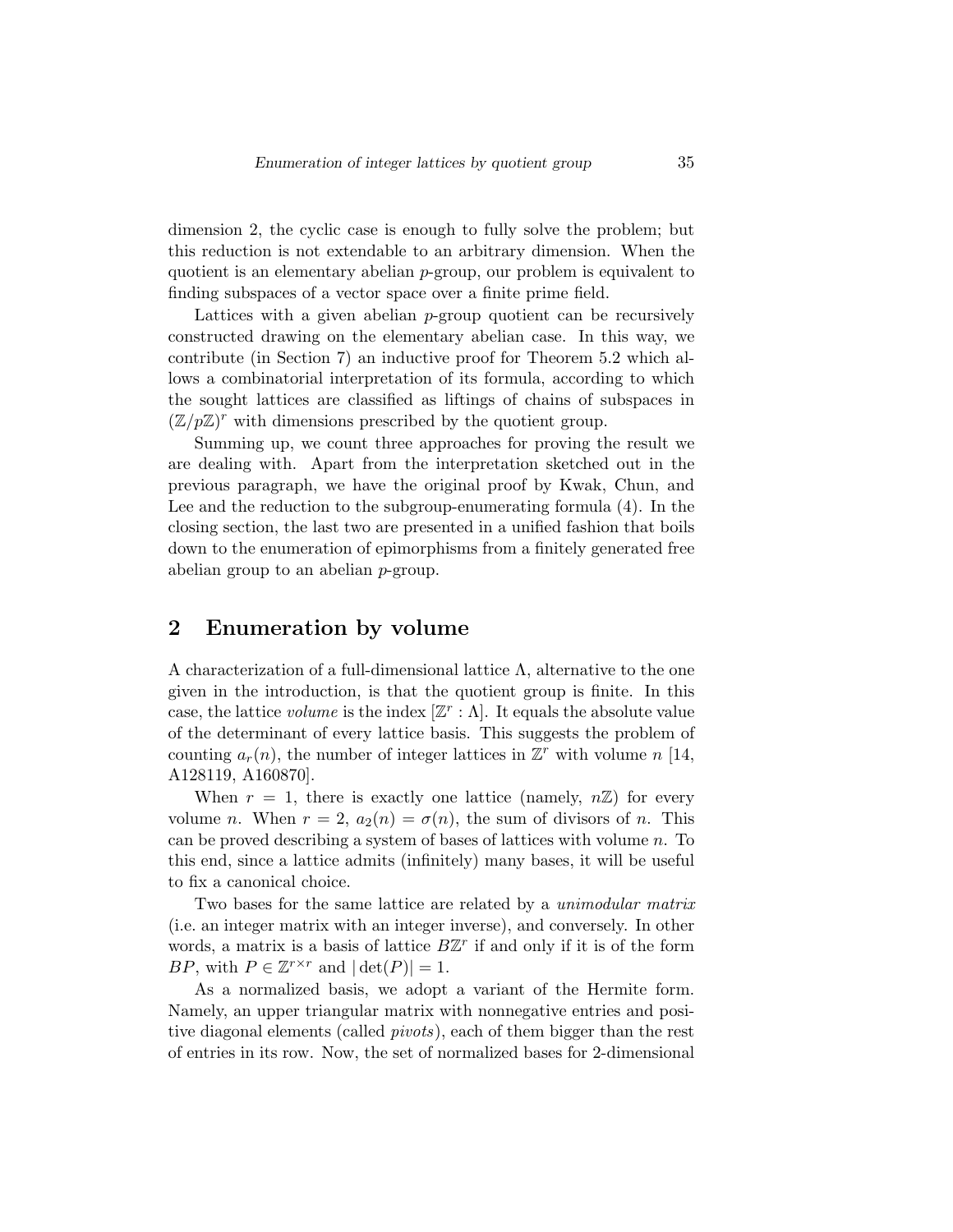lattices of volume  $n$  is

(1) 
$$
\left\{ \left( \begin{array}{cc} d & b \\ 0 & n/d \end{array} \right) : d \mid n, \quad 0 \leq b < d \right\},\
$$

affording the statement  $a_2(n) = \sigma(n)$ .

The enumeration of normalized bases settles the question for arbitrary dimension as well. Namely,  $a_r(n)$  can be expressed as the sum of  $d_1^0 d_2^1 \cdots d_r^{r-1}$ , extended over every factorization  $n = d_1 \cdots d_r$  of the volume into  $r$  ordered factors: the pivots arranged from bottom to top. The following recursive expressions can be provided too:

(2) 
$$
a_r(n) = \sum_{d|n} \left(\frac{n}{d}\right)^{r-1} a_{r-1}(d) = \sum_{d|n} d \cdot a_{r-1}(d).
$$

The first one is deduced from the observation that, in the Hermite Normal Form of a lattice with volume n, the bottom-right  $(r-1) \times$  $(r-1)$  block generates a lattice of volume d, for a certain divisor d of *n*. Moreover, the first pivot is  $n/d$  and every entry in the first row (shadowed in the left figure below) can take  $n/d$  different values. The other recurrence reflects the decomposition shown in the right figure, where each element on the shadowed column can take as many values as the corresponding pivot on the top-left block, and the pivot product is d (cf. [17,  $\S 63$ , Aufg. 13], [1, Appx. A]).



It can be proved from the expressions above that, for a fixed dimension, the amount of lattices of a given volume is a multiplicative function. As shown in the cited exercise from [17], as well as in [7, 20] (see also below),

(3) 
$$
a_r(p^e) = \begin{bmatrix} e+r-1 \\ e \end{bmatrix}_p
$$

and the associated Dirichlet generating function is

$$
\sum_{n\geq 1} \frac{a_r(n)}{n^s} = \zeta(s)\zeta(s-1)\cdots\zeta(s-r+1).
$$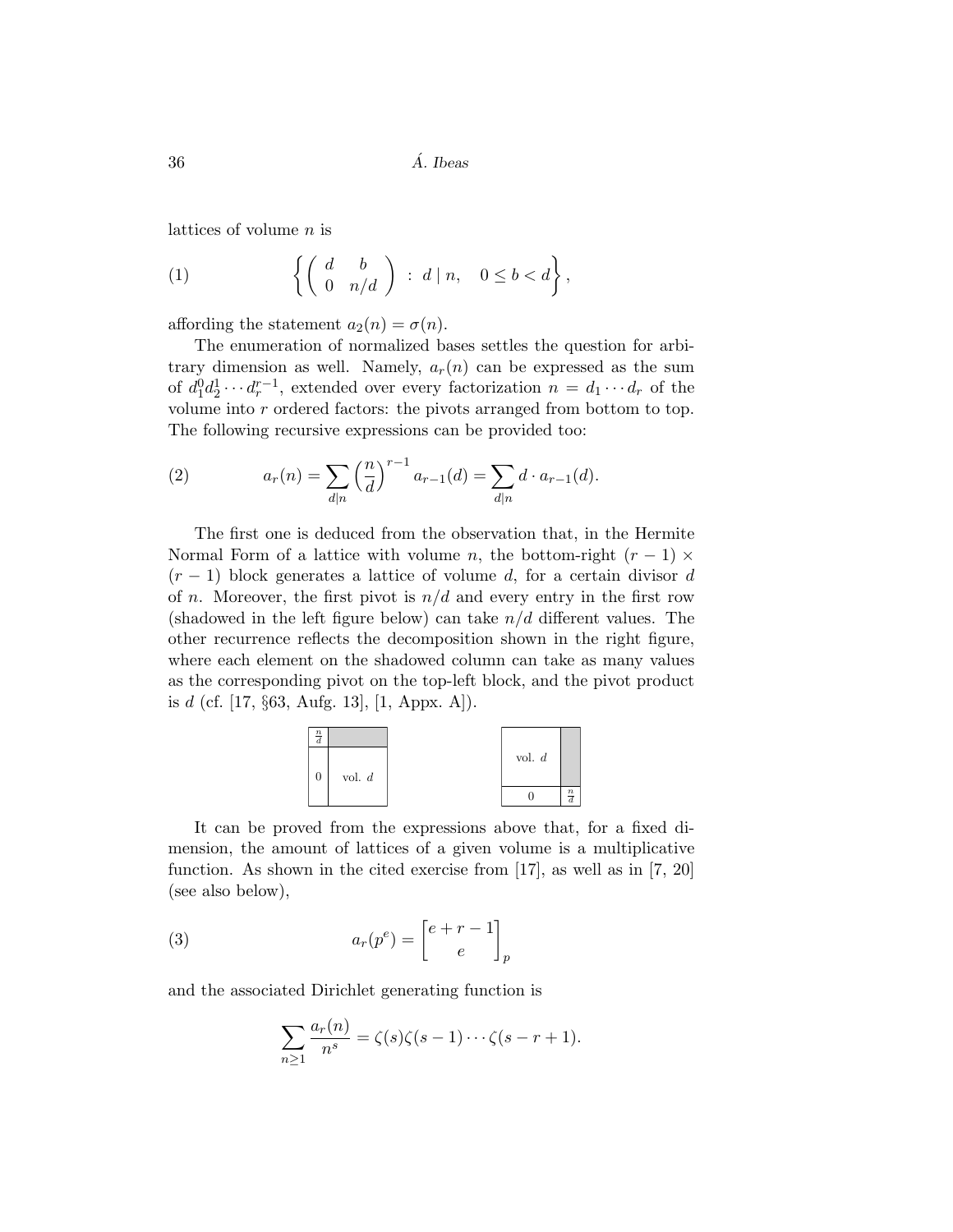The bracket above stands for a Gaussian polynomial. Namely, we use the notation  $[n]_p = 1 + p + \cdots + p^{n-1} = \frac{p^{n-1}}{p-1}$  $\frac{p^{\alpha}-1}{p-1}, [n]_p! = [n]_p[n-1]_p \cdots [2]_p,$  $\begin{bmatrix} r \end{bmatrix}$  $\left. \begin{array}{c} r \ x_1,...,x_{l+1} \end{array} \right]_p = \frac{[r]_p!}{[x_1]_p! \cdots [x_{l+1}]}$  $\frac{[r]p!}{[x_1]p!\cdots[x_{l+1}]p!}$  (where  $r = x_1 + \cdots + x_{l+1}$ ) for the *p*-analogue of multinomial coefficients, and  $\begin{bmatrix} r \end{bmatrix}$  $\begin{bmatrix} r \ x \end{bmatrix}_p = \begin{bmatrix} r \ x, r \end{bmatrix}$  $\begin{bmatrix} r \\ x, r-x \end{bmatrix}$  for Gaussian polynomials. Note that the latter can be defined through any of the recurrences

$$
\begin{bmatrix} x+y \\ x,y \end{bmatrix}_p = \sum_{i=0}^x p^i \begin{bmatrix} i+y-1 \\ i,y-1 \end{bmatrix}_p = \sum_{i=0}^x p^{(x-i)y} \begin{bmatrix} i+y-1 \\ i,y-1 \end{bmatrix}_p (\text{if } y > 0)
$$

and the boundary conditions  $\begin{bmatrix} x \\ x \end{bmatrix}$  $\begin{bmatrix} x \\ x, 0 \end{bmatrix}_p = \begin{bmatrix} y \\ 0, y \end{bmatrix}_p = 1$ . Therefore, (3) follows from any of the recurrences in (2) and the boundary conditions  $a_r(p^0)$  =  $a_1(p^e) = 1.$ 

Our aim is studying the refined enumeration of lattices by their quotient group. For instance, the three examples listed in the introduction lie among the  $7 = \sigma(4)$  two-dimensional lattices with volume 4. As we have already pointed out, all of the seven give a cyclic quotient except the third example (see Figure 3). Let us recall some facts about the kind of groups that we will come across as quotients.

### 3 Finite abelian groups

There are two standard structure results for finite abelian groups. On the one hand, every such an object can be uniquely decomposed as the direct sum of cyclic groups  $C_{d_1} \oplus \cdots \oplus C_{d_l}$  such that  $1 < d_l \mid \cdots \mid d_1$ . The orders of these components are called *invariant factors*. If B is a basis of a lattice  $\Lambda \subseteq \mathbb{Z}^r$  such that  $\mathbb{Z}^r/\Lambda$  has an invariant factor decomposition as above, there exist unimodular matrices  $P, Q$  such that  $PBQ = \text{diag}(d_1, \ldots, d_l, 1, \ldots, 1)$ ), the Smith Normal Form of B.

 $\sum_{r-l}$ On the other hand, a finite abelian group can be written as the direct sum of abelian groups with a prime-power order (i.e. finite abelian p-groups). It is sufficient to take these into account for the sake of the enumeration dealt with in this article (see Lemma 5.1). As for these components, every finite abelian  $p$ -group is itself (in a unique way, except for the ordering) the direct sum of cyclic groups  $C_{p^{\lambda_i}}$ . For every occurring exponent  $\lambda_i$ , let  $x_i$  be the number of copies present in the decomposition. Thus, every finite abelian group takes the form

$$
\bigoplus_p G_p(\lambda), \quad \text{where } G_p(\lambda) = C_{p^{\lambda_1}}^{x_1} \oplus \cdots \oplus C_{p^{\lambda_l}}^{x_l}.
$$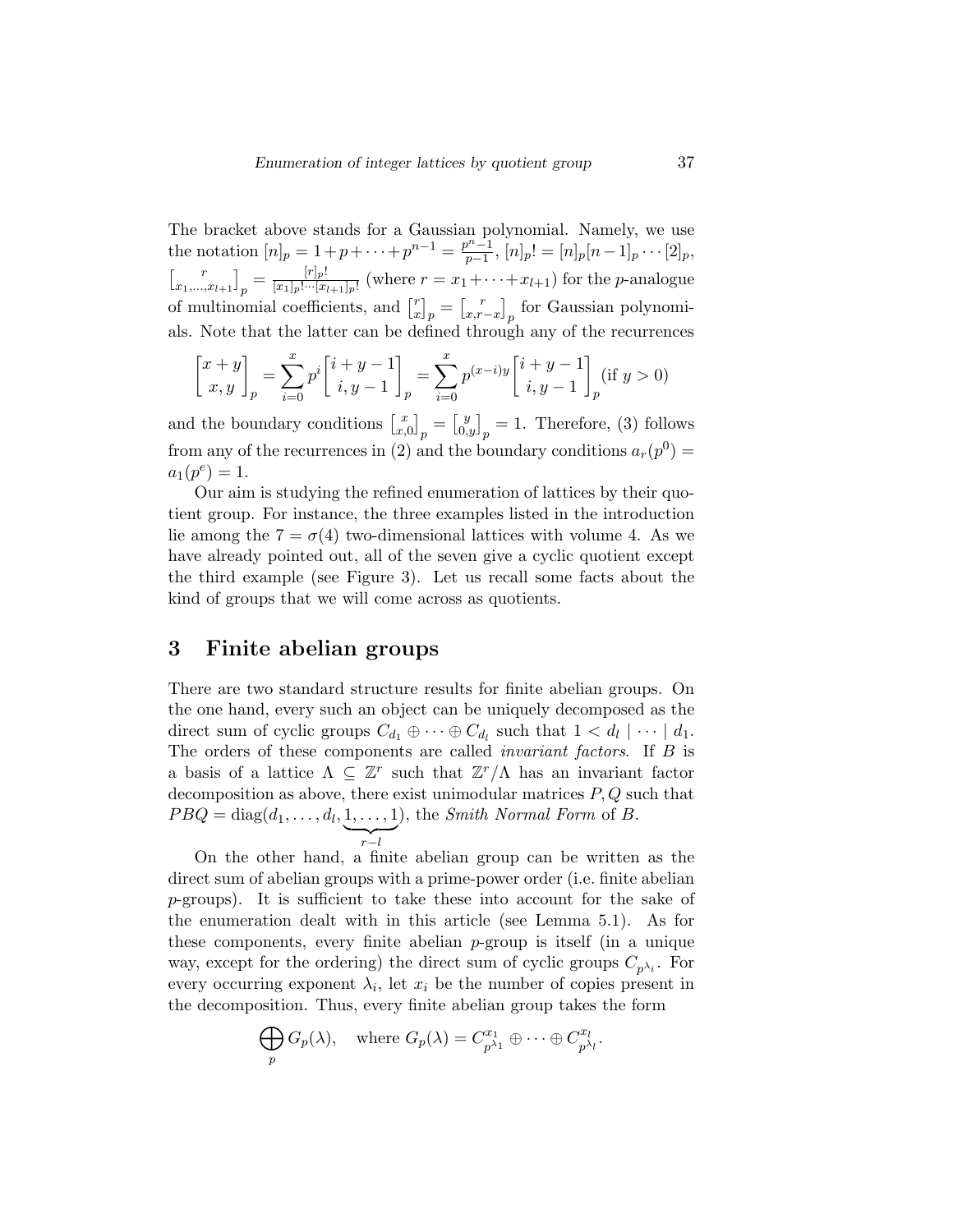

Figure 1: Partition  $(\lambda; r) = (\lambda_1^{x_1}, \dots, \lambda_l^{x_l}, 0^{x_{l+1}})$ 

Arranging the set of occurring exponents in the decreasing order  $(\lambda_1 >$  $\cdots > \lambda_l > 0$ ) leads to the identification of a finite abelian p-group with its type: the integer partition  $\lambda = (\lambda_1^{x_1}, \ldots, \lambda_l^{x_l})$ , written here in exponential notation. A partition is conveniently displayed by means of its associated Young diagram (see Figure 1).

 $\sum x_i \lambda_i$ . On the other hand, every minimal system of generators of The order of  $G_p(\lambda)$  is p to the power of the partition's size:  $|\lambda| =$  $G_p(\lambda)$  has len( $\lambda$ ) =  $\sum x_i$  elements.<sup>2</sup> Recall that we are interested in groups arising from a quotient of  $\mathbb{Z}^r$ , which have therefore a system of r generators. This provides the constraint len( $\lambda$ )  $\leq r$  for  $\mathcal{L}_r(G_p(\lambda))$  to be nonempty. Indeed, we will find it convenient to add  $x_{l+1}$  empty parts to  $\lambda$ , so that len( $\lambda$ ) +  $x_{l+1} = r$ , as depicted in the figure, using the notation  $(\lambda; r) = (\lambda_1^{x_1}, \ldots, \lambda_l^{x_l}, 0^{x_{l+1}})$  for the resulting object.

Cyclic groups (of prime-power order) are associated with one-part partitions. The other degenerate case is constituted by groups where the order of every nonzero element is  $p$  (i.e. *elementary abelian groups*), which are associated with one-column partitions  $(1<sup>x</sup>)$  and can be identified with vector spaces over the field  $\mathbb{Z}/p\mathbb{Z}$ . For an arbitrary partition  $\lambda$ , setting  $G = G_p(\lambda)$ , its first column (associated with the group  $C_p^{\text{len}(\lambda)}$ )

<sup>&</sup>lt;sup>2</sup>This follows from Burnside Basis Theorem. In the general case of a finite abelian group, there exist minimal systems of generators whose cardinality is any of the numbers in the range  $[\max(\text{len}(\lambda)), \sum \text{len}(\lambda)]$ , where the maximum and the sum are extended over the partitions associated with the different primary components.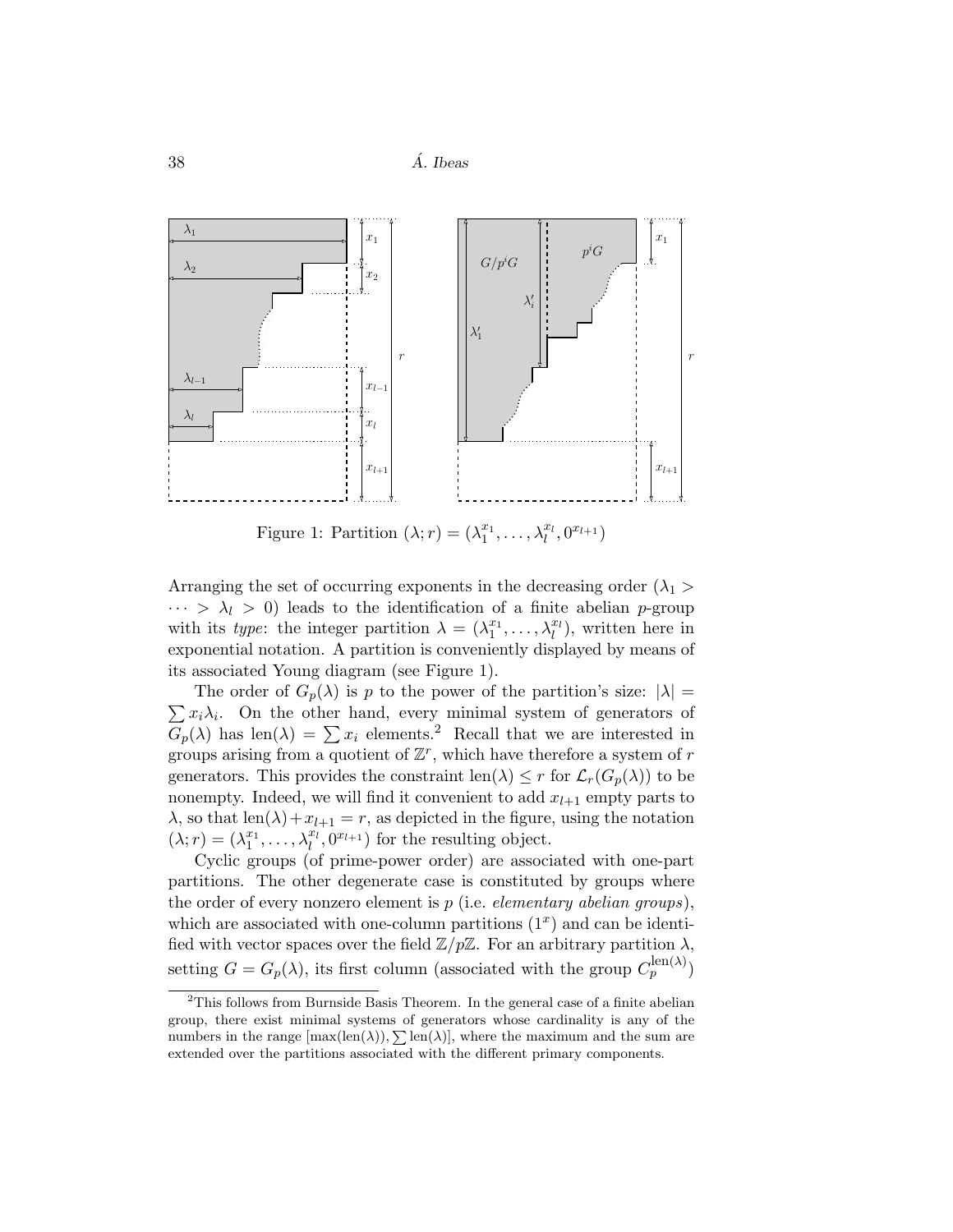can be thought of as  $G/pG$  (the quotient of G by its Frattini subgroup) or as the subgroup consisting of zero and the elements of order  $p$  (the group socle). In general,  $G/p^iG$  is a p-group associated with the partition composed by the first i columns of  $\lambda$ . Analogously,  $p^iG$  matches the last  $\lambda_1 - i$  columns. The column lengths in the Young diagram constitute the parts of the *conjugate partition*  $(\lambda'_1, \ldots, \lambda'_{\lambda_1})$ .<sup>3</sup> We have

$$
\lambda_i'=\dim_{({\mathbb Z}/p{\mathbb Z})}\frac{p^{i-1}G_p(\lambda)}{p^iG_p(\lambda)}.
$$

(Note that these quotient groups are elementary abelian.) In particular,  $\lambda'_1 = \text{len}(\lambda)$ . The group  $G_p(\mu)$  admits a subgroup of type  $\lambda$  if and only if the partition  $\lambda$  "fits" into  $\mu$ , i.e.  $\lambda \leq \mu$  part-wise. If this is the case, the number of occurring subgroups is (see [3, Lemma 1.4.1])

(4) 
$$
\prod_{j\geq 1} p^{\lambda'_{j+1}(\mu'_j-\lambda'_j)} \begin{bmatrix} \mu'_j-\lambda'_{j+1} \\ \lambda'_j-\lambda'_{j+1} \end{bmatrix}_p.
$$

Every quotient of a finite abelian group can be regarded as a subgroup of it. This derives from the identification of G with the (isomorphic) dual group  $\widehat{G} = \text{Hom}(G, \mathbb{C}^*)$ . In this way, a duality is established between subgroups of G, linking S with  $\widehat{G/S} = {\xi \in \widehat{G} | \xi(S) = 0} \subseteq \widehat{G}$ (see [2],  $[13, II(1.5)]$ ). The set of subgroups of a finite abelian group is, then, a self-dual poset.

If G is a finite abelian p-group, the *cotype* of a subgroup S is defined as the type of the quotient  $G/S$ . For example, in Figure 2, the 4-cyclic subgroup  $\langle 2x \rangle$  has cotype  $(1, 1)$ , whereas the subgroup  $\langle 2x+y \rangle$  (4-cyclic as well) is self-dual (its cotype is (2)).

Even though the type of a subgroup does not necessarily determine its cotype, the formula in (4) also counts—by virtue of the duality subgroups of  $G_p(\mu)$  with cotype  $\lambda$ . In Section 5, we see how that formula quickly solves the problem studied in this paper.

#### 4 A lattice lattice

This ill-sounding heading reflects the double meaning in Mathematics of the term lattice. Throughout the paper, we are using it to denote

<sup>3</sup>We find it useful to assign different indices to these parts, disregarding whether some of them are equal, in contrast to those of  $\lambda$ , which we have indexed by blocks.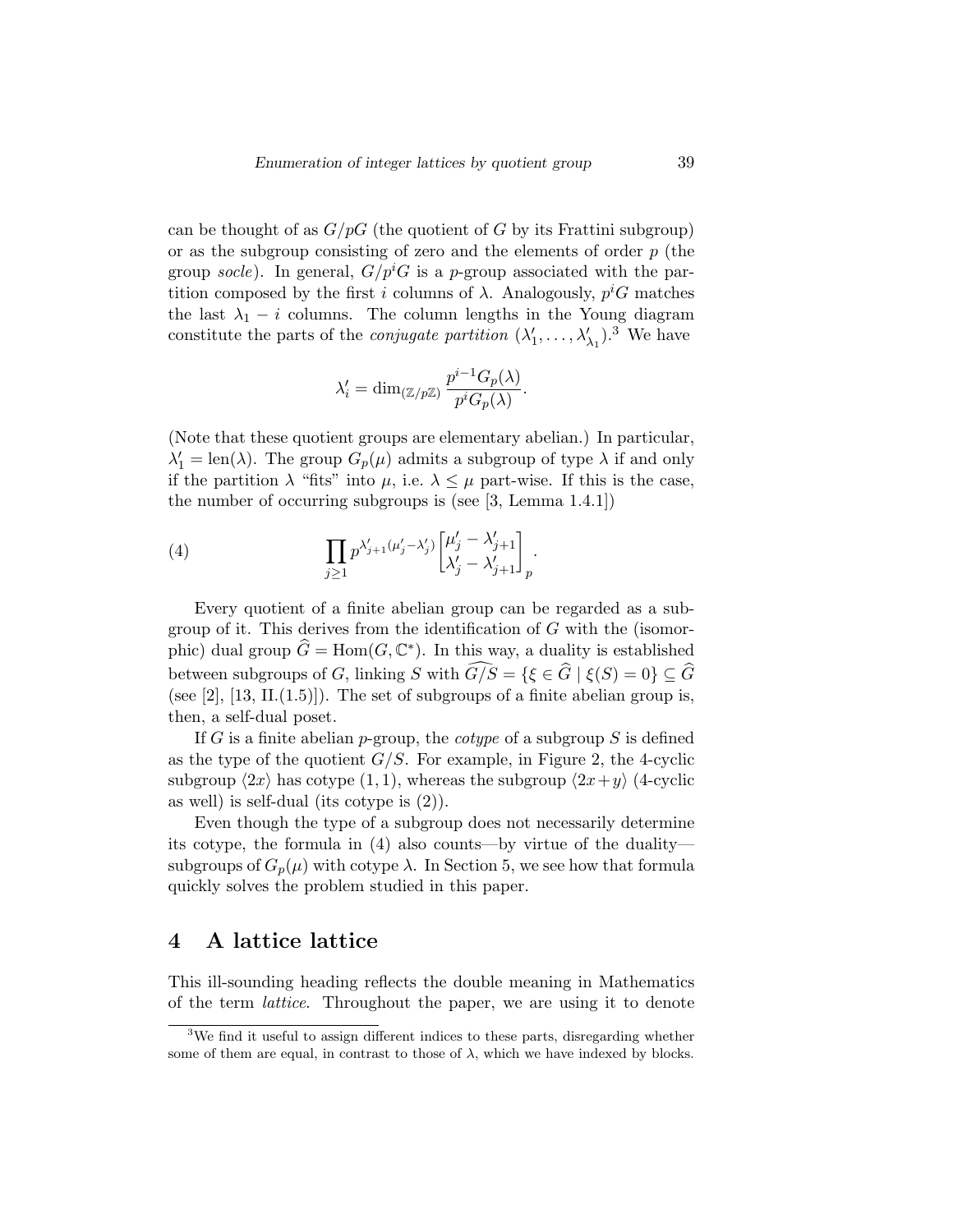

Figure 2: Subgroups of  $C_8 \oplus C_2 = \langle x, y \mid 8x = 2y = 0 \rangle$ 

the objects studied by the Geometry of Numbers. However, it more commonly refers to a poset-related concept [18, Sec. 3.3].

In this section, we employ the term in both ways, taking a glance at the interplay between the set of studied lattices and the set of finite abelian groups. This may complete the picture of the proof for the enumeration result given in the following section.

We consider the poset of lattices in dimension  $r$ , ordered by reverse inclusion. In general, it will be sufficient to deal with the restriction to lattices with a p-group quotient (see, for instance, Figure 3).

That poset is a lattice. Indeed, the intersection of two subgroups of  $\mathbb{Z}^r$  is their *join* as poset elements, and the lattice sum corresponds to the meet operator:

$$
\Lambda_1 \vee \Lambda_2 = \Lambda_1 \cap \Lambda_2, \quad \Lambda_1 \wedge \Lambda_2 = \Lambda_1 + \Lambda_2.
$$

The poset is infinite and has a zero (namely,  $\mathbb{Z}^r$ ). Note that, for a fixed lattice  $\Lambda \subseteq \mathbb{Z}^r$ , there is a natural bijection between its superlattices and the subgroups of  $\mathbb{Z}^r/\Lambda$ . In this way, every principal order ideal (the superlattices of an element) and, more generally, every poset interval corresponds to the lattice of subgroups of a finite abelian group.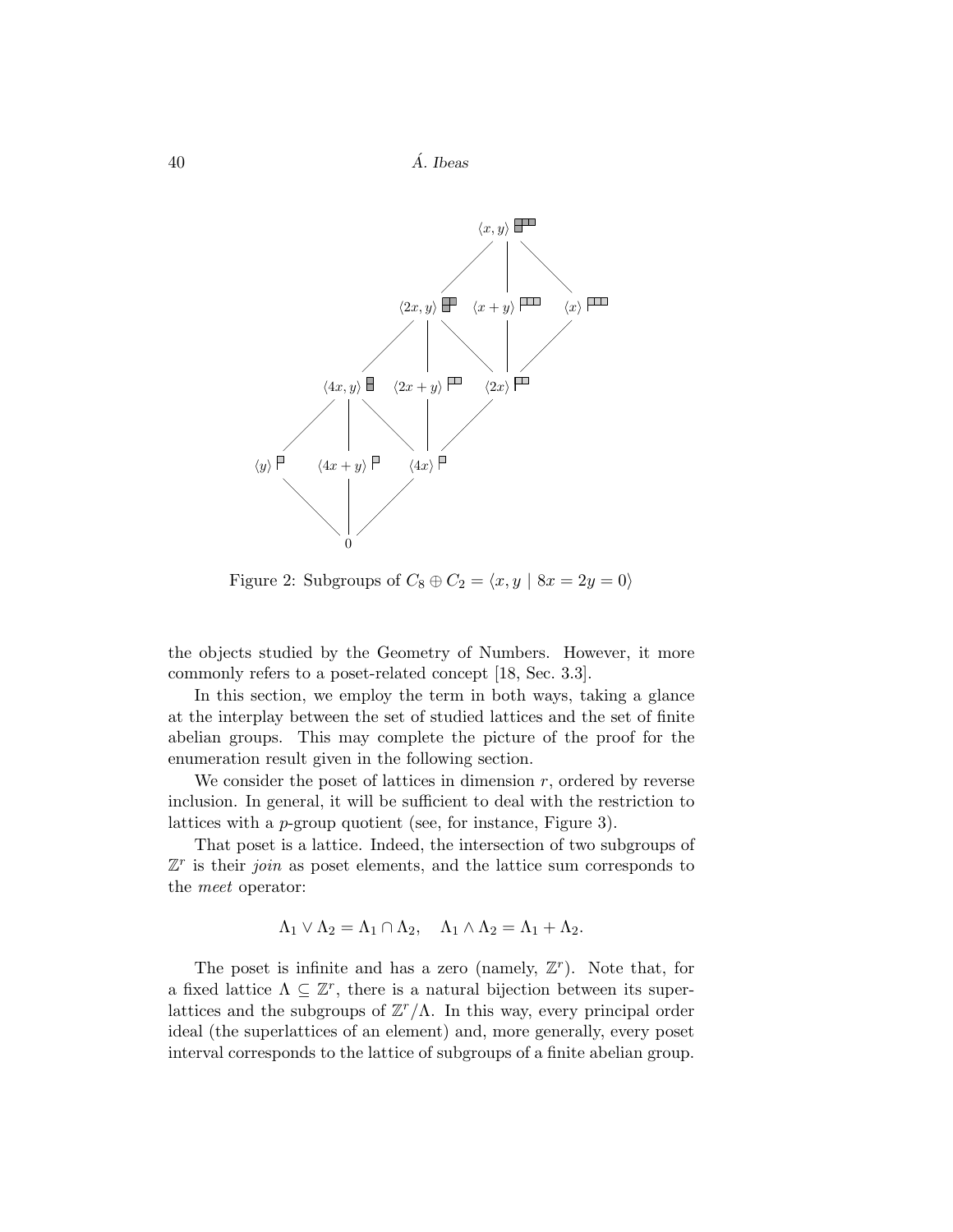

Figure 3: Lattices in  $\mathbb{Z}^2$  whose volume is a power of 2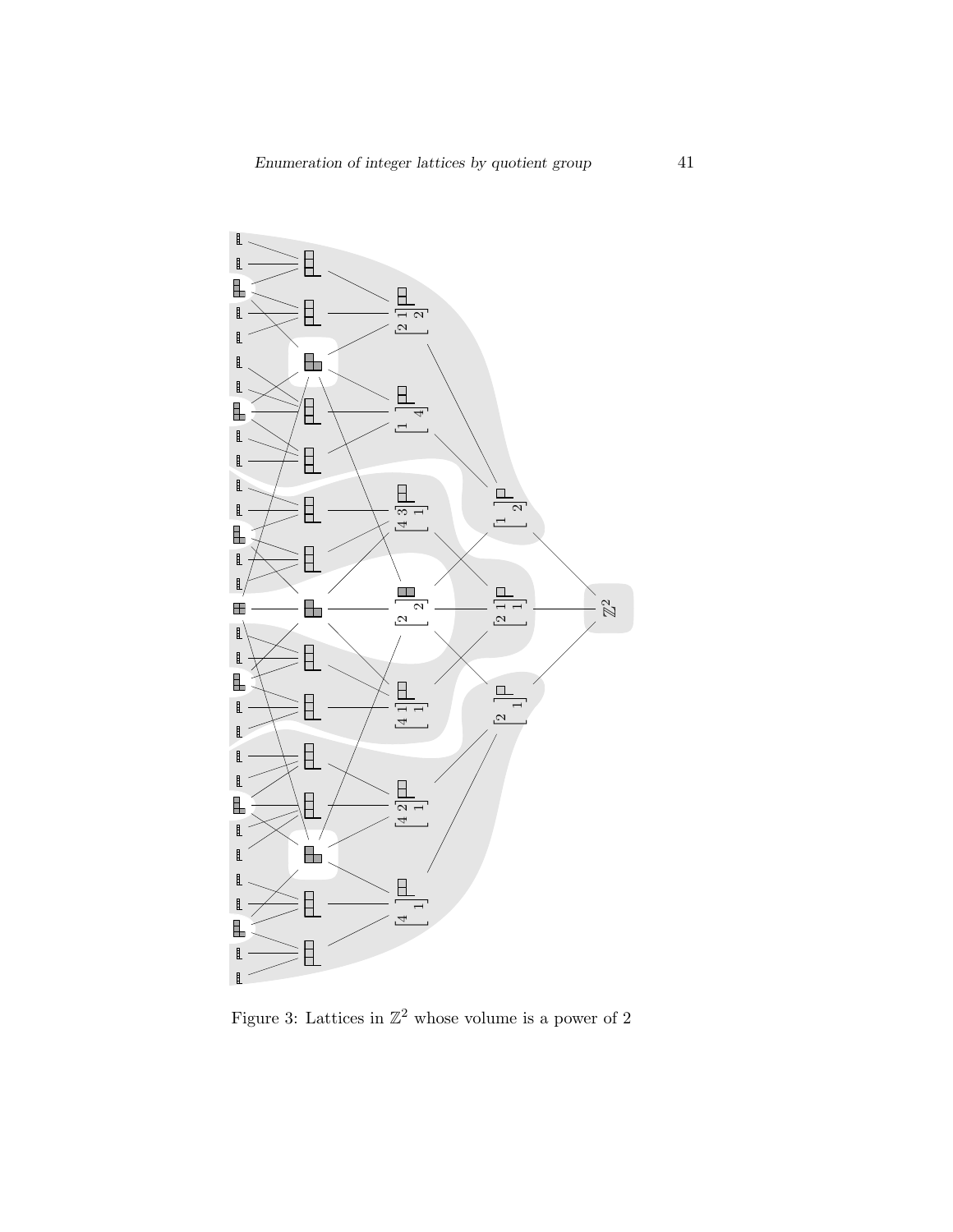For instance, the lattice of Figure 2 matches six principal ideals from Figure 3. On the other hand, the subposet conformed by the sublattices of an element (a principal filter) is isomorphic to the whole poset.

When restricted to lattices whose volume is a power of a prime  $p$ , every element is covered by  $[r]_p = 1 + p + \cdots + p^{r-1}$  sublattices. Taking the type of the quotient groups makes our poset collapse onto a subposet of the Young lattice, including only partitions with no more than r parts.

In the general case, if two lattices have the same quotient group, they are indistinguishable as poset elements. Indeed, two such lattices admit bases  $(B_1, B_2)$  related by a unimodular change of coordinates:  $B_1 = PB_2$ , with  $|\det(P)| = 1$ . Note that P is an automorphism of  $\mathbb{Z}^r$ and induces an automorphism on the studied poset.

According to next result, a lattice in  $\mathbb{Z}^r$  is a characteristic subgroup if and only if it is of the form  $n\mathbb{Z}^r$ , for a positive integer n.

**Lemma 4.1.** Let r be a positive integer. Then,  $|\mathcal{L}_r(G)| = 1$  if and only if  $G$  is trivial or has r equal invariant factors. In particular, if  $G$  is a finite abelian p-group,  $|\mathcal{L}_r(G)| = 1$  if and only if G is associated to a partition with r equal (possibly empty) parts.

*Proof.* Let n be a positive integer (including the case  $n = 1$ ). If  $\Lambda$  is a lattice in dimension r such that  $\mathbb{Z}^r/\Lambda \cong C_n^r$ , the order of every integer vector modulo  $\Lambda$  divides  $n$ , so that  $n\mathbb{Z}^r \subseteq \Lambda$  (and both lattices coincide, since  $\mathbb{Z}^r/n\mathbb{Z}^r \cong C_n^r$ . Hence,  $|\mathcal{L}_r(C_n^r)| = 1$ .

Alternatively, if B is a basis for a lattice with quotient group  $C_n^r$ , there exist unimodular matrices P and Q such that  $PBQ = nI_r \Rightarrow$  $BQ = P^{-1}nI_r = nI_rP^{-1}$ , so that the lattice generated by B is  $n\mathbb{Z}^r$ .

In order to prove the converse, let  $G$  be a finite  $(r \text{ or } \text{less})$ -generated abelian group not under the hypothesis. We consider the invariant factor decomposition of  $G$ , completed with trivial groups, if necessary, up to  $r$ factors:

$$
G = C_{d_1} \oplus \cdots \oplus C_{d_r}, \quad d_r \mid \cdots \mid d_1.
$$

There must be at least two different factors  $d_i \neq d_j$ . Then, the lattices spanned by bases  $diag(\ldots, d_i, \ldots, d_j, \ldots)$  and  $diag(\ldots, d_j, \ldots, d_i, \ldots)$ are different and give both G as quotient group.

#### 5 Enumeration by quotient

Our goal is enumerating  $\mathcal{L}_r(G)$ , the set of subgroups of  $\mathbb{Z}^r$  whose quotient is  $G$ , keeping in mind that only finite abelian  $(r \text{ or } \text{less})$ -generated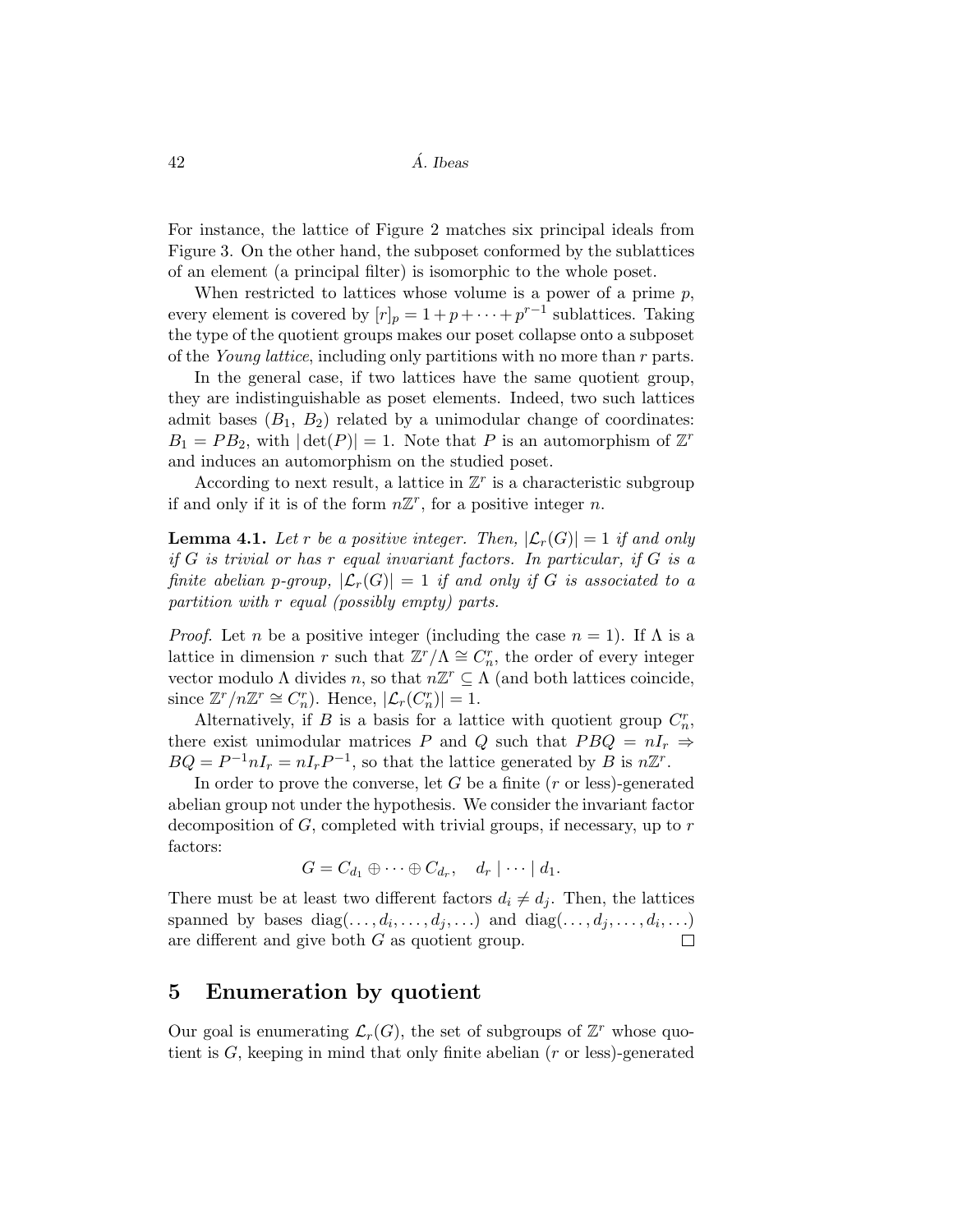parameters G need to be taken into account.

The problem is trivial in dimension 1: the quotient group of  $\mathbb{Z}$  by the only lattice of volume n (i.e.  $n\mathbb{Z}$ ) is cyclic. For dimension 2, there is a neat solution as well (the picture provided by Rutherford [16] is correct in dimension 2). On the one hand, for a cyclic quotient,  $|\mathcal{L}_2(C_n)| =$  $\psi(n)$ , the Dedekind  $\psi$  function [14, A001615], i.e. the sum of the divisors of n whose codivisor is squarefree. Indeed, the Smith Normal Form of a basis in (1) is the diagonal  $(n, 1)$  if and only if  $gcd(d, b, n/d) = 1$ , so that  $|\mathcal{L}_2(C_n)|$  equals the cardinality of the set A below. Those matrices can be classified according to the squarefree kernel of  $n/d$ . We recall that the squarefree kernel, written  $rad(m)$ , of a positive integer m is the largest squarefree integer dividing  $m$ . It is also the product of all the different prime divisors of m. The following map is a bijection from  $A$ to a set readily enumerated by  $\psi(n)$ .

$$
A = \left\{ \begin{pmatrix} d & b \\ 0 & n/d \end{pmatrix} : d \mid n, \quad 0 \le b < d, \quad \gcd(d, b, n/d) = 1 \right\}
$$
  

$$
B = \left\{ \begin{pmatrix} d & b \\ 0 & n/d \end{pmatrix} : d \mid n, \quad 0 \le b < d, \quad n/d \text{ squarefree} \right\}
$$
  

$$
A \longrightarrow B
$$
  

$$
\begin{pmatrix} d & b \\ 0 & n/d \end{pmatrix} \mapsto \begin{pmatrix} \frac{n}{\text{rad}(n/d)} & \frac{b \cdot n/d}{\text{rad}(n/d)} \\ 0 & \text{rad}(n/d) \end{pmatrix}
$$

On the other hand, if  $d | n$ , we have  $|\mathcal{L}_2(C_n \oplus C_d)| = |\mathcal{L}_2(C_{n/d})|$  $\psi(n/d)$ , after the bijection that maps a lattice  $\Lambda \in \mathcal{L}_2(C_n \oplus C_d)$  to  $\frac{1}{d}\Lambda$ . This reduction to the cyclic case cannot be extended to higher dimensions, apart from the full-column removal considered in Section 9.

Before proceeding to arbitrary dimension, we notice that, as announced, the problem can be reduced to  $p$ -groups. The enumeration by volume studied in Section 2 is solved by a multiplicative function  $(a_r(uv) = a_r(u)a_r(v)$ , for coprime u and v). As for the enumeration by quotient, we can rely on the following property (cf. [11, Thm. 2.7]).

**Lemma 5.1.** Let  $G_1$ ,  $G_2$  be two finite abelian groups with coprime orders. Then,

$$
|\mathcal{L}_r(G_1 \oplus G_2)| = |\mathcal{L}_r(G_1)| \cdot |\mathcal{L}_r(G_2)|.
$$

*Proof.* We draw on the bijection between superlattices of a lattice  $\Lambda$ and subgroups of  $\mathbb{Z}^r/\Lambda$ . Among the subgroups of  $G_1 \oplus G_2$ , there are unique copies of  $G_1$  and  $G_2$ .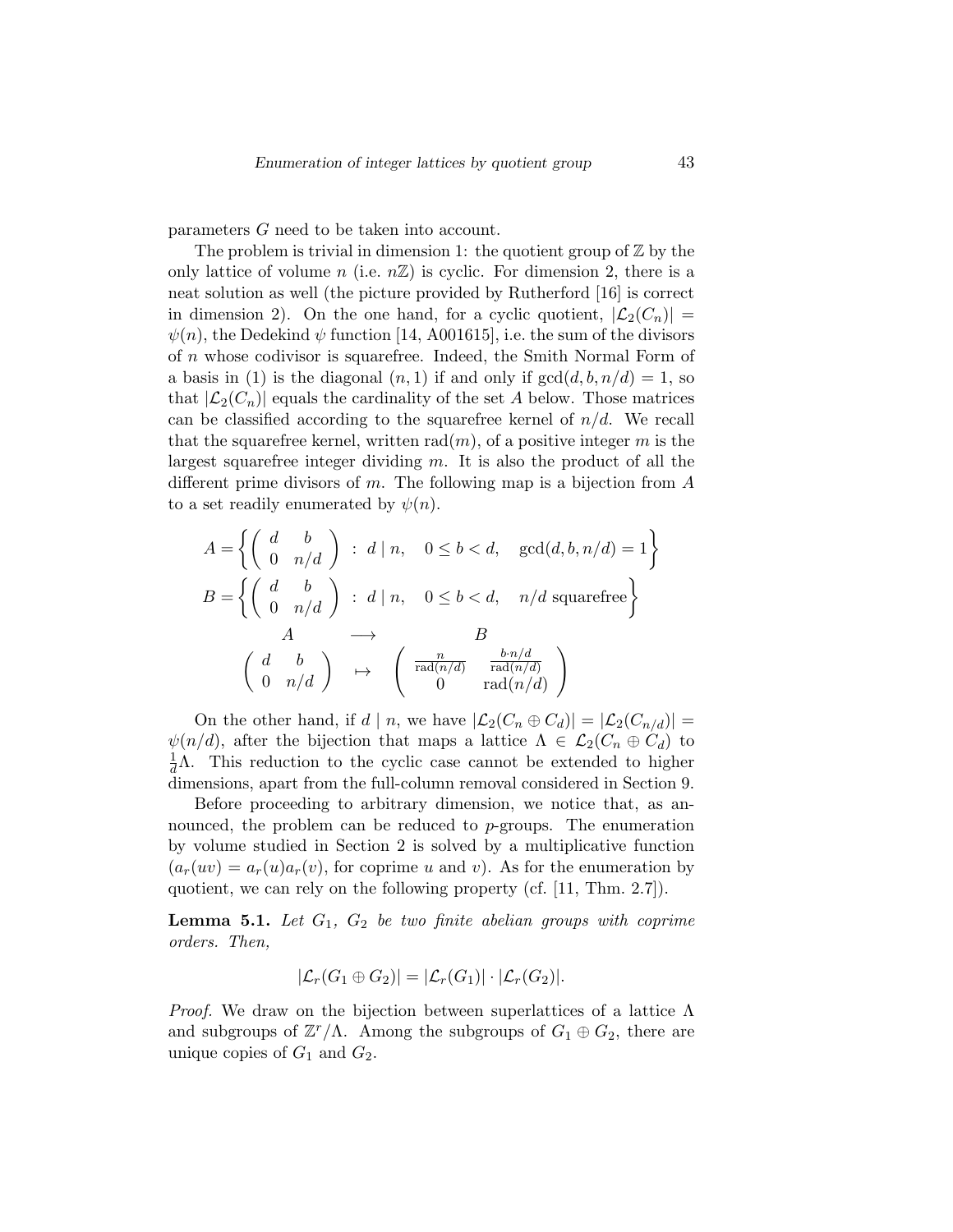As a consequence, every element of  $\mathcal{L}_r(G_1 \oplus G_2)$  can be expressed in exactly one way as the intersection of a pair of lattices in  $\mathcal{L}_r(G_1) \times \mathcal{L}_r(G_2)$ ; conversely, every such intersection has quotient  $G_1 \oplus G_2$ .  $\mathcal{L}_r(G_2)$ ; conversely, every such intersection has quotient  $G_1 \oplus G_2$ .

With this result in mind, in order to enumerate lattices by quotient in arbitrary dimension, we restate a result proved by Kwak, Chun, and Lee [11, Thm. 3.4] (see also [12, Thm. 13]) under a different language.

**Theorem 5.2.** Let p be a prime number, r a positive integer, and  $\lambda$  a partition with no more than r parts. Let  $x_1, \ldots, x_l$  be the part multiplicities, so that  $len(\lambda) = \sum x_i$ , and  $x_{l+1} = r - len(\lambda)$ . Then, the number of lattices in  $\mathbb{Z}^r$  whose quotient is a p-group of type  $\lambda$  is

$$
|\mathcal{L}_r(G_p(\lambda))| = p^{c(\lambda; r)} \left[ \begin{matrix} r \\ x_1, \dots, x_l, x_{l+1} \end{matrix} \right]_p,
$$

where, writing  $(\lambda'_1, \ldots, \lambda'_{\lambda_1})$  for the conjugate partition (the columns in the associated Young diagram),  $c(\lambda; r)$  equals  $\sum_{i=1}^{\lambda_1-1} (r - \lambda'_i) \lambda'_{i+1}$ .

Writing  $\lambda^{(i)}$  for the partition obtained from the first  $x_1 + \cdots + x_i$  parts of  $\lambda$ , with  $\lambda_{i+1}$  units removed from each (see Figure 4), the exponent above can also be expressed as  $c(\lambda; r) = \sum_{i=1}^{l} x_{i+1}(|\lambda^{(i)}| - \text{len}(\lambda^{(i)})).$ 



Figure 4: Partition  $(\lambda; r) = (\lambda_1^{x_1}, \ldots, \lambda_l^{x_l}, 0^{x_{l+1}})$ 

In the following three sections, we set our focus into a proof which provides a natural interpretation for the theorem formula. Below, we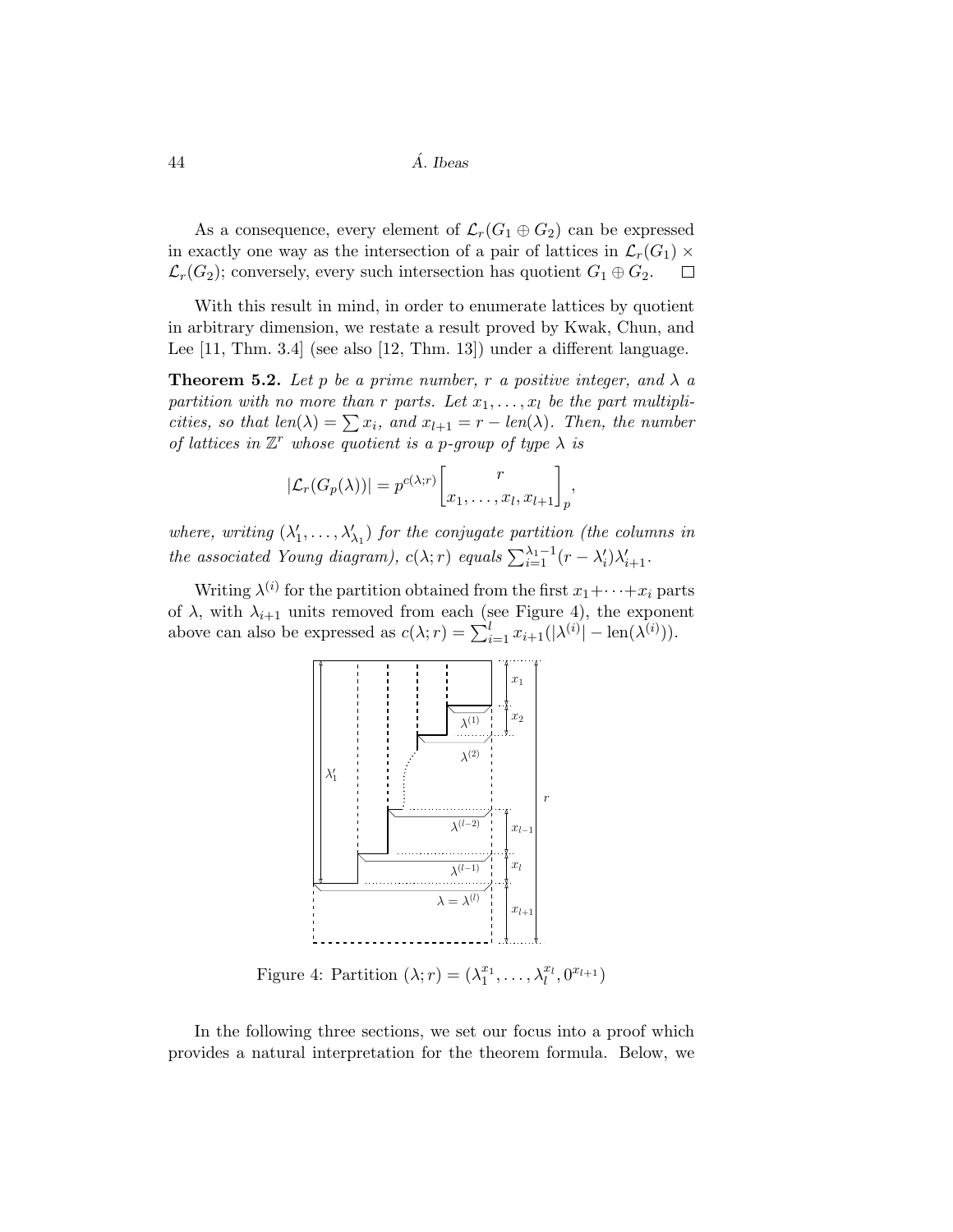show instead how the result can be considered a particular case of Equation (4). In this way, the theorem is handily proved, after paying the toll of turning to that enumeration result.

We recall again the bijection between superlattices of  $\Lambda \subseteq \mathbb{Z}^r$  and subgroups of  $\mathbb{Z}^r/\Lambda$ . Among the latter, those with a certain type (or cotype) are enumerated through Equation (4), but we are not interested (in principle) in counting superlattices of a fixed lattice. However, in our setting (counting lattices with a fixed quotient), it turns out that there is a sublattice common to every sought lattice and it presents a simple quotient group.

*Proof of Theorem 5.2.* Partition  $\lambda$  is "contained" into  $(\lambda_1^r)$ , so  $C_p^r$  $_{p^{\lambda_1}}^r$  has a subgroup isomorphic to  $G_p(\lambda)$ . Therefore, there exists  $\Lambda \in \mathcal{L}_r(G_p(\lambda))$ such that  $p^{\lambda_1} \mathbb{Z}^r \subseteq \Lambda \subseteq \mathbb{Z}^r$ .

As pointed out in the previous section, elements with the same quotient group play an identical role in the poset of lattices. Any other element  $\Lambda' \in \mathcal{L}_r(G_p(\lambda))$  must then contain a sublattice with quotient  $p^{\lambda_1}$ . After Lemma 4.1, that lattice is unique, so  $p^{\lambda_1}\mathbb{Z}^r$  is a group  $C_r^r$ sublattice common to every element of  $\mathcal{L}_r(G_p(\lambda))$ . In other words, the searched for lattices are all superlattices  $\Lambda \supseteq p^{\lambda_1} \mathbb{Z}^r$  with  $\mathbb{Z}^r / \Lambda \cong G_p(\lambda)$ . Setting  $\mu'_j = r$  for  $j = 1, ..., \lambda_1$ , Equation (4) proves the result.  $\Box$ 

Notice that the common sublattice used in the prove above is just the join of the elements in  $\mathcal{L}_r(G_p(\lambda))$ —a finite set, since  $a_r(p^{|\lambda|})$  is finite—, i.e. their intersection. We have seen that  $p^{\lambda_1} \mathbb{Z}^r \subseteq \bigcap \{\Lambda \in \mathcal{L}_r(G_p(\lambda))\}.$ Conversely, that intersection must be the only lattice with its quotient group (if there were another, this would be contained in every element of  $\mathcal{L}_r(G_p(\lambda))$  as well). Then, after Lemma 4.1, the intersection's quotient group is associated to a partition with  $r$  equal parts.

#### 6 Elementary abelian case

Let us consider the specialization of Theorem 5.2 in degenerate cases of the partition  $\lambda$ . Firstly, when the quotient group is cyclic—i.e. one-row partitions—we get [14, A263950]

(5) 
$$
c(\lambda_1, 0^{r-1}) = (r-1)(\lambda_1 - 1), \quad |\mathcal{L}_r(C_{p^{\lambda_1}})| = p^{(r-1)(\lambda_1 - 1)}[r]_p.
$$

Note that, in dimension 2,  $|\mathcal{L}_2(C_{p^{\lambda_1}})| = p^{\lambda_1 - 1}(1 + p) = \psi(p^{\lambda_1}).$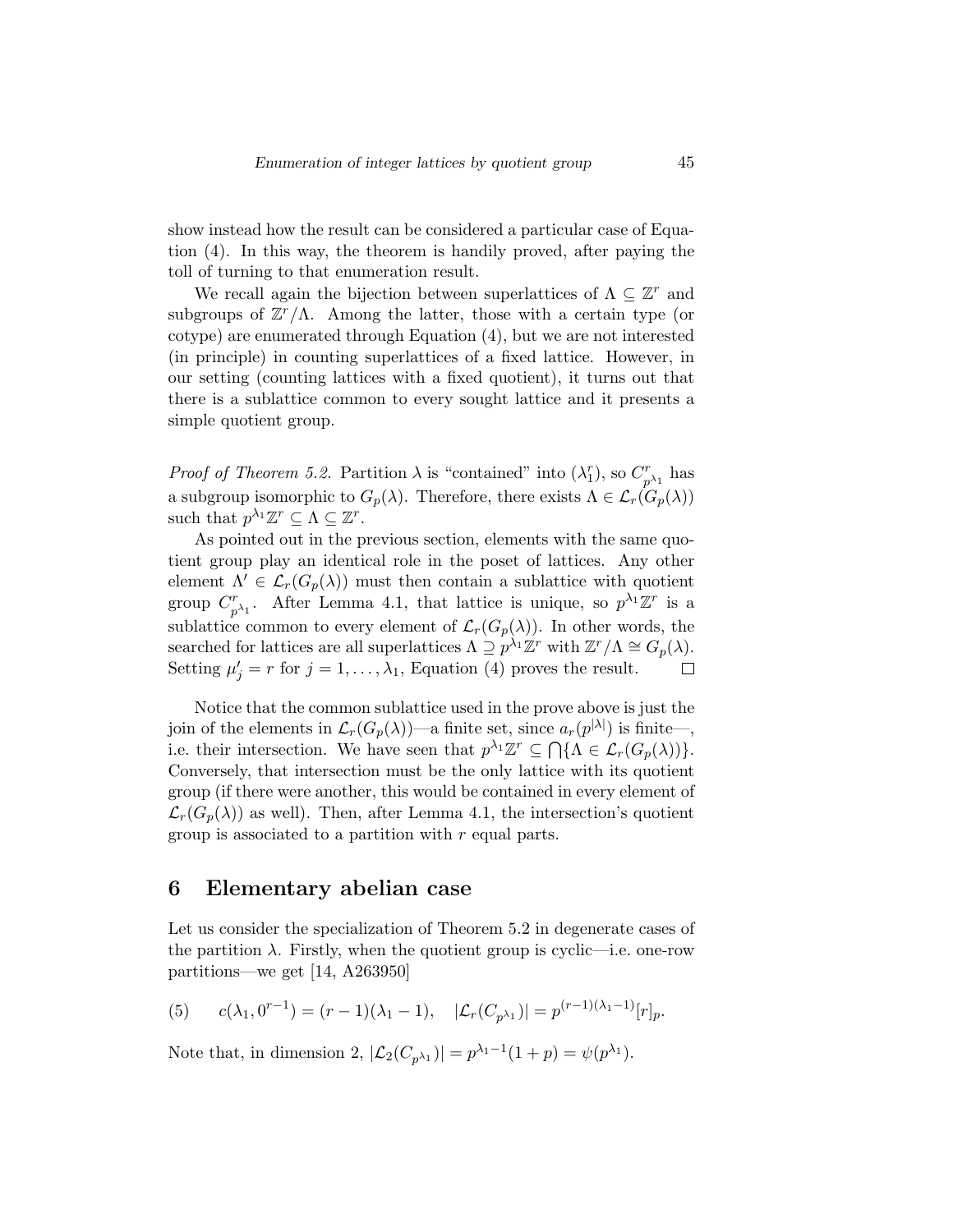$46$   $\AA$ . Ibeas



The case of a one-column partition is of particular interest, since it constitutes the basis for the inductive proof presented in Section 7. We have  $c(1^x, 0^{r-x}) = 0$ , so that Theorem 5.2 is reduced to  $|\mathcal{L}_r(C_p^x)| = \begin{bmatrix} r \\ x \end{bmatrix}$  $\begin{bmatrix} r \ x \end{bmatrix} p$ a coefficient which is known to enumerate subspaces of  $(\mathbb{Z}/p\mathbb{Z})^r$  with dimension x (as well as those with dimension  $r - x$ ).

The componentwise projection from  $\mathbb{Z}^r$  onto  $(\mathbb{Z}/p\mathbb{Z})^r$ , to which we come back in the next section, yields a bijection between subspaces of  $(\mathbb{Z}/p\mathbb{Z})^r$  and lattices with a *p*-elementary quotient.

Let us characterize normalized bases of such lattices. The diagonal is a permutation  $\sigma$  of the multiset  $\{1^{r-x}, p^x\}$  and an entry above the diagonal is zero if its row's diagonal element is 1 or if its column's diagonal element is  $p$ . In other case (shadowed regions in the figure below), the entry can take any value from 0 to  $p-1$ .



The number of nondiagonal entries that can take nonzero values is the number of inversions of  $\sigma$ . Hence, these matrices add up to

$$
\sum_{\sigma \in \mathfrak{S}\left(\{1^{r-x}, p^x\}\right)} p^{\text{inv}(\sigma)} = \begin{bmatrix} r \\ x \end{bmatrix}_p,
$$

after Carlitz summation formula [4], [18, Prop. 1.3.17]. Incidentally, note the following identity, which we fail to top off with a suitable bijection:

$$
|\mathcal{L}_r(C_p^x)| = a_{r-x+1}(p^x) = a_{x+1}(p^{r-x}).
$$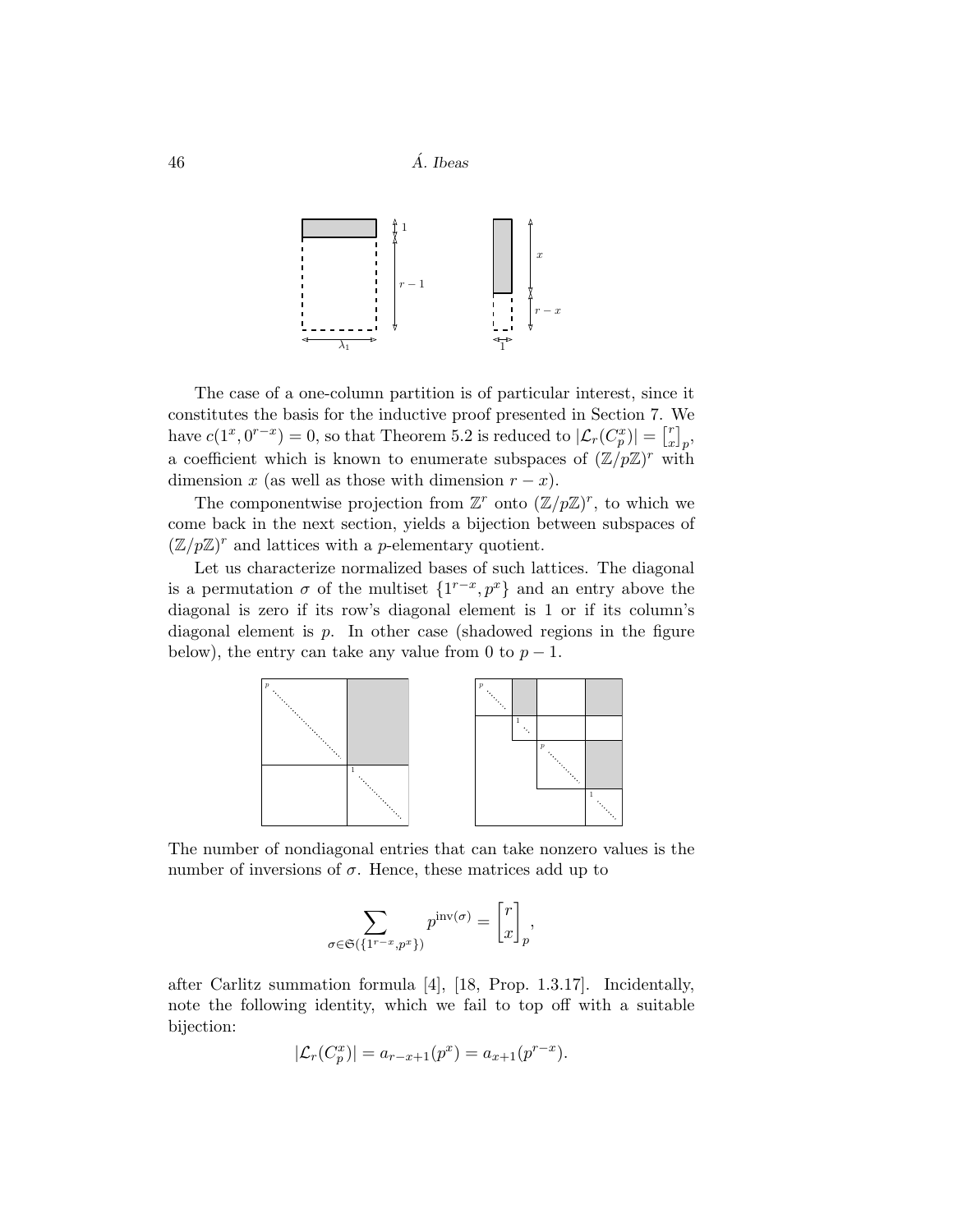### 7 Subspace chain liftings

In this article, we intend to stress the combinatorial interpretation presented below for the formula of Theorem 5.2, providing thus an alternative proof. That formula involves two parts: a  $p$ -multinomial coefficient and a power of p. The former can be factorized as

$$
\begin{bmatrix} r \ x_1, \dots, x_{l+1} \end{bmatrix}_p = \begin{bmatrix} x_l + x_{l+1} \ x_{l+1} \end{bmatrix}_p \dots \begin{bmatrix} r - \text{len}(\lambda^{(i-1)}) \ r - \text{len}(\lambda^{(i)}) \end{bmatrix}_p \dots \begin{bmatrix} r \ r - x_1 \end{bmatrix}_p,
$$

showing that it enumerates subspace chains of the form

(6) 
$$
V_l \leq \cdots \leq V_1 \leq V_0 = (\mathbb{Z}/p\mathbb{Z})^r
$$
,  $\dim(V_i) = r - \text{len}(\lambda^{(i)})$ .

The componentwise projection  $\pi : \mathbb{Z}^r \longrightarrow (\mathbb{Z}/p\mathbb{Z})^r$  relates lattices and vector spaces by means of a monotone Galois connection. As we have already pointed out, it induces a bijection between  $(\mathbb{Z}/p\mathbb{Z})$ -spaces of codimension x and lattices with an elementary abelian quotient  $C_p^x$ (joins of x atoms in the poset of Figure 3). Any  $(\mathbb{Z}/p\mathbb{Z})$ -vector space  $\hat{V}$ satisfies  $V = \pi(\pi^{-1}(V)).$ 

For a lattice  $\Lambda$ , we have  $\Lambda \subseteq \pi^{-1}(\pi(\Lambda))$ . The latter is a lattice with a p-elementary quotient; moreover, it is contained in every lattice that contains  $\Lambda$  and has a *p*-elementary quotient.

Therefore, if  $\Lambda_1 \subseteq \Lambda_2$  are two lattices whose volume is a power of p and their respective quotients are associated to partitions  $\lambda_1$  and  $\lambda_2$ , we have  $\pi(\Lambda_1) = \pi(\Lambda_2)$  if and only if  $\text{len}(\lambda_1) = \text{len}(\lambda_2)$ . Hence, that projection is a vector space of dimension  $r - \text{len}(\lambda)$ . In Figure 3, lattices are divided into five classes, according to which of the five vector subspaces of  $(\mathbb{Z}/2\mathbb{Z})^2$  they project onto.

For  $\Lambda \in \mathcal{L}_r(G_p(\lambda))$ , let us build a lattice chain projecting to the vector spaces in (6). As a first step, we set up a superlattice whose quotient group is  $pG_p(\lambda) \cong G_p(\hat{\lambda})$ , where  $\hat{\lambda}$  is the partition obtained by removing the leftmost column from  $\lambda$ .

$$
p^{-1}\Lambda \cap \mathbb{Z}^r
$$
\n
$$
\Lambda \subseteq \{ \mathbf{x} \in \mathbb{Z}^r : p\mathbf{x} \in \Lambda \} \subseteq \mathbb{Z}^r
$$
\n
$$
\lambda_1' \square \square
$$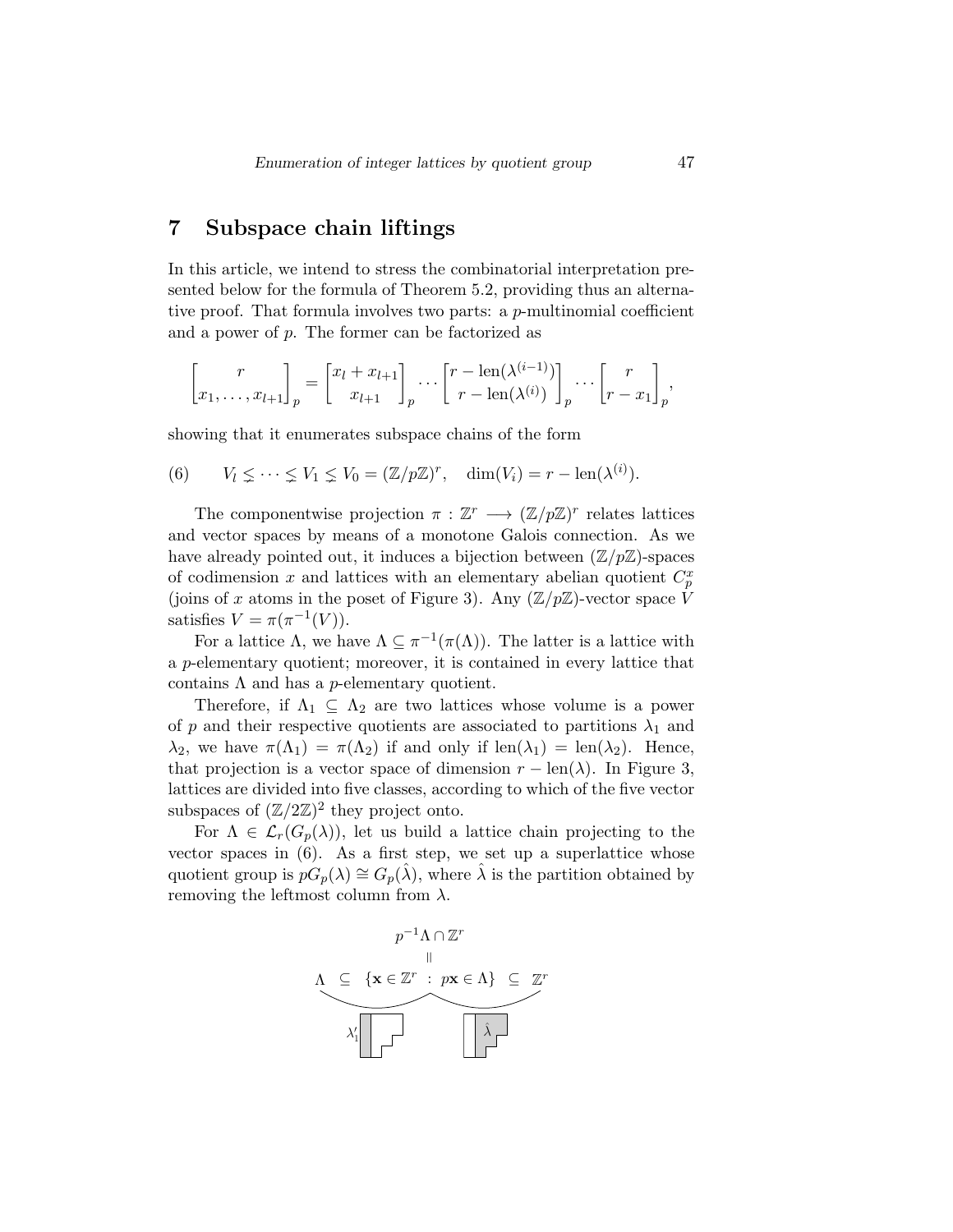$48$  *A. Ibeas* 

That is achieved by appending to  $\Lambda$  those integer vectors whose order in the quotient group is  $p$ . Iterating the process, the following chain is reached (refer to (8) for a couple of examples):

$$
(7) \qquad \Lambda \subsetneq p^{-1}\Lambda \cap \mathbb{Z}^r \subsetneq p^{-2}\Lambda \cap \mathbb{Z}^r \subsetneq \cdots \subsetneq p^{1-\lambda_1}\Lambda \cap \mathbb{Z}^r \subsetneq \mathbb{Z}^r.
$$

This recursive technique of trimming partition columns from the left, building on the simple case of elementary abelian groups, is common in relevant literature. The following result, inspired by a memoir of Butler [3], adapts to our problem the concept of fibre count per subspace chain and provides, in this manner, a natural interpretation of Theorem 5.2.

**Proposition 7.1.** Let p be a prime number, r a positive integer, and  $\lambda$ a partition with no more than r parts. For every subspace chain as in (6), there are exactly  $p^{c(\lambda;r)}$  lattices  $\Lambda$  with a p-power volume such that, for  $i = 0, 1, ..., \lambda_1$ ,  $\pi(p^{-i}\Lambda \cap \mathbb{Z}^r) = V_j$ , where  $j \leq l$  is the maximum index satisfying  $i < \lambda_j$  (and  $j = 0$ , if  $i = \lambda_1$ ). The quotient of  $\mathbb{Z}^r$  by each of these lattices is  $G_p(\lambda)$ .

*Proof.* We use induction on  $\lambda_1$ . If  $\lambda$  is empty, the subspace chain is reduced to  $V_0 = (\mathbb{Z}/p\mathbb{Z})^r$ , and the only lattice with a p-power volume that projects onto it is  $\mathbb{Z}^r$ . In other case, the induction hypothesis shows that there are  $p^{c(\hat{\lambda};r)}$  possibilities for  $\hat{\Lambda} = p^{-1}\Lambda \cap \mathbb{Z}^r$ . For each of these,  $\mathbb{Z}^r/\hat{\Lambda} \cong G_p(\hat{\lambda})$ . Now, candidates for  $\Lambda$  are sublattices of  $\hat{\Lambda}$  such that  $\mathbb{Z}^r/\Lambda$  is a p-group whose type is  $\hat{\lambda}$  plus a column attached on the left. The condition  $\pi(\Lambda) = V_l$  implies  $\hat{\Lambda}/\Lambda \cong C_p^{\lambda'_1}$ , and is enough to guarantee  $\Lambda \in \mathcal{L}_r(G_p(\lambda)).$ 



If A is a basis for  $\hat{\Lambda}$ , any basis of any sublattice takes the form  $AB$ , for a certain square matrix  $B$ . Basis  $A$  can be taken with its last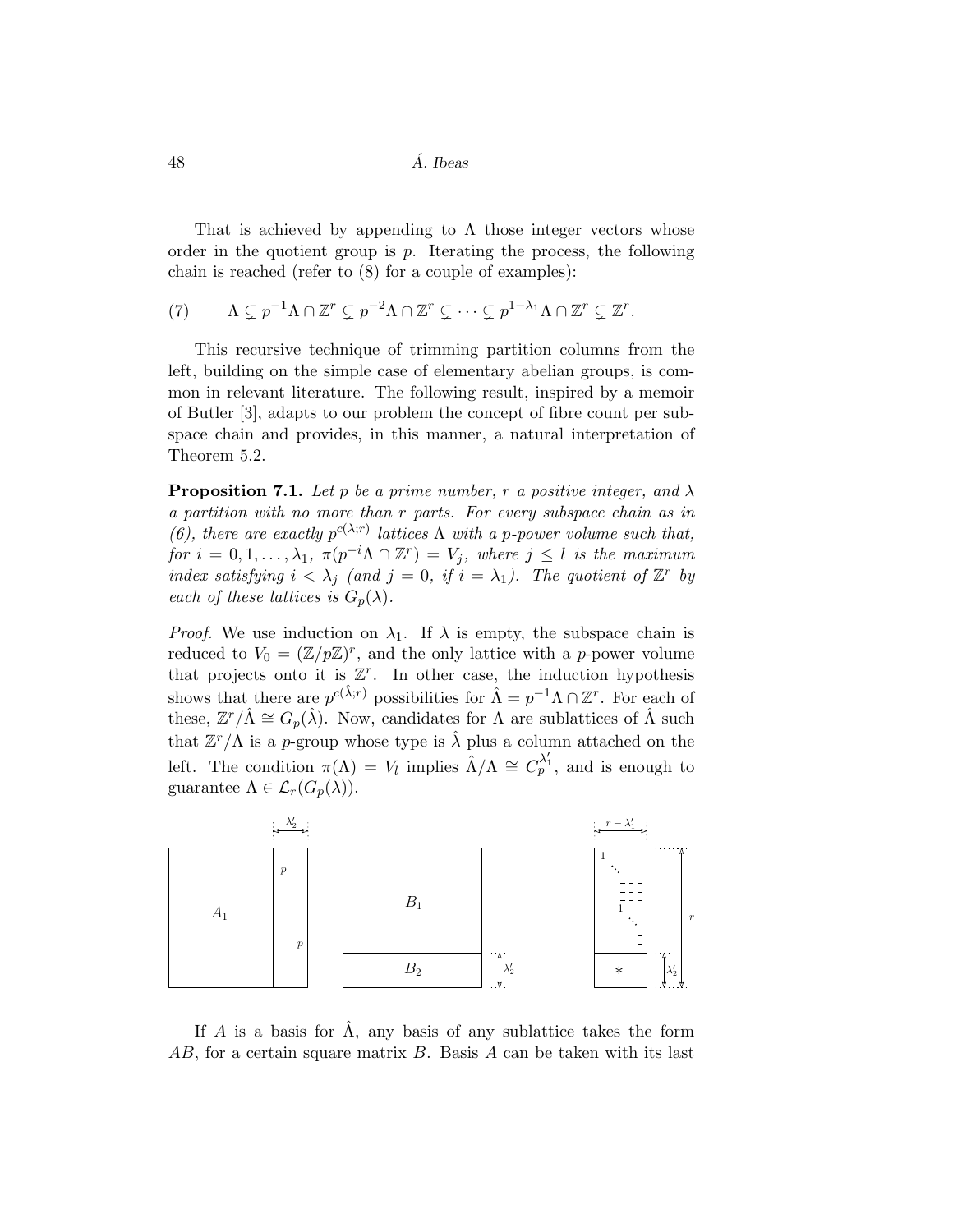$\lambda_2' = \text{len}(\hat{\lambda})$  columns in  $p\mathbb{Z}$ , the first ones describing a  $(\mathbb{Z}/p\mathbb{Z})$ -basis of  $\pi(\hat{\Lambda})$ . Then, with the notation from the figure,  $\pi(AB\mathbb{Z}^r)$  is spanned by the columns of  $A_1B_1$ .

The condition on  $\hat{\Lambda}/\Lambda$  is equivalent to  $B\mathbb{Z}^r \in \mathcal{L}_r(C_p^{\lambda'_1})$ . In this way, projection  $\pi$  identifies the choices for  $B\mathbb{Z}^r$  with  $(r - \lambda'_1)$ -dimensional subspaces of  $(\mathbb{Z}/p\mathbb{Z})^r$ . The projection of  $B_1$  is determined by  $V_l$ . Therefore, the sought sublattices are in bijection with vector spaces of dimension  $r - \lambda'_1$  with the projection onto the first  $r - \lambda'_2$  components fixed. They are in number  $p^{(r-\lambda_1')\lambda_2'}$ , then. Finally, note that  $c(\lambda; p)$  =  $c(\hat{\lambda}; p) + (r - \lambda'_1)\lambda'_2.$  $\Box$ 

#### 8 Examples

Let  $r = 3$ ,  $p = 2$ , and  $\lambda = (2, 1)$ . The number of subspace chains of dimensions 1 and 2 in  $(\mathbb{Z}/p\mathbb{Z})^3$  is  $[3]_2[2]_2 = 21$ . For each of these, there are two lattices (since  $c(2, 1, 0) = 1$ ) in  $\mathbb{Z}^3$  with quotient group  $C_4 \oplus C_2$ , bases for which share a cell in Table 1. For instance, for the last two lattices listed, the superlattice sequences described in (7) are (8)

$$
\begin{pmatrix} 4 & 2 & 1 \ 2 & 1 & 1 \ 1 & 1 \end{pmatrix} \mathbb{Z}^3 \subsetneq \begin{pmatrix} 2 & 1 & 1 \ 1 & 1 & 1 \end{pmatrix} \mathbb{Z}^3, \quad \begin{pmatrix} 4 & 2 & 3 \ 2 & 1 & 1 \ 1 & 1 & 1 \end{pmatrix} \mathbb{Z}^3 \subsetneq \begin{pmatrix} 2 & 1 & 1 \ 1 & 1 & 1 \end{pmatrix} \mathbb{Z}^3.
$$

Those are the two lattices projecting to the subspace chain

$$
\begin{pmatrix} 1 \\ 1 \\ 1 \end{pmatrix} (\mathbb{Z}/2\mathbb{Z}) \leq \begin{pmatrix} 1 \\ 1 \\ 1 \end{pmatrix} (\mathbb{Z}/2\mathbb{Z})^2.
$$

Recovering the poset of Figure 3, let us count the sublattices of  $\mathbb{Z}^2$ whose quotient is  $C_8$ . In this case, the vector chain of  $(6)$  is simply

$$
V_1 \leq (\mathbb{Z}/2\mathbb{Z})^2, \qquad \dim(V_1) = 1.
$$

There are therefore three options, as shown in the figure. Each suitable lattice determines a chain

$$
\Lambda \subsetneq 2^{-1}\Lambda \cap \mathbb{Z}^2 \subsetneq 2^{-2}\Lambda \cap \mathbb{Z}^2 \subsetneq \mathbb{Z}^2,
$$

where the first three elements project onto  $V_1$ . These chains can be determined from right to left. Once  $V_1$  is fixed, there is only one choice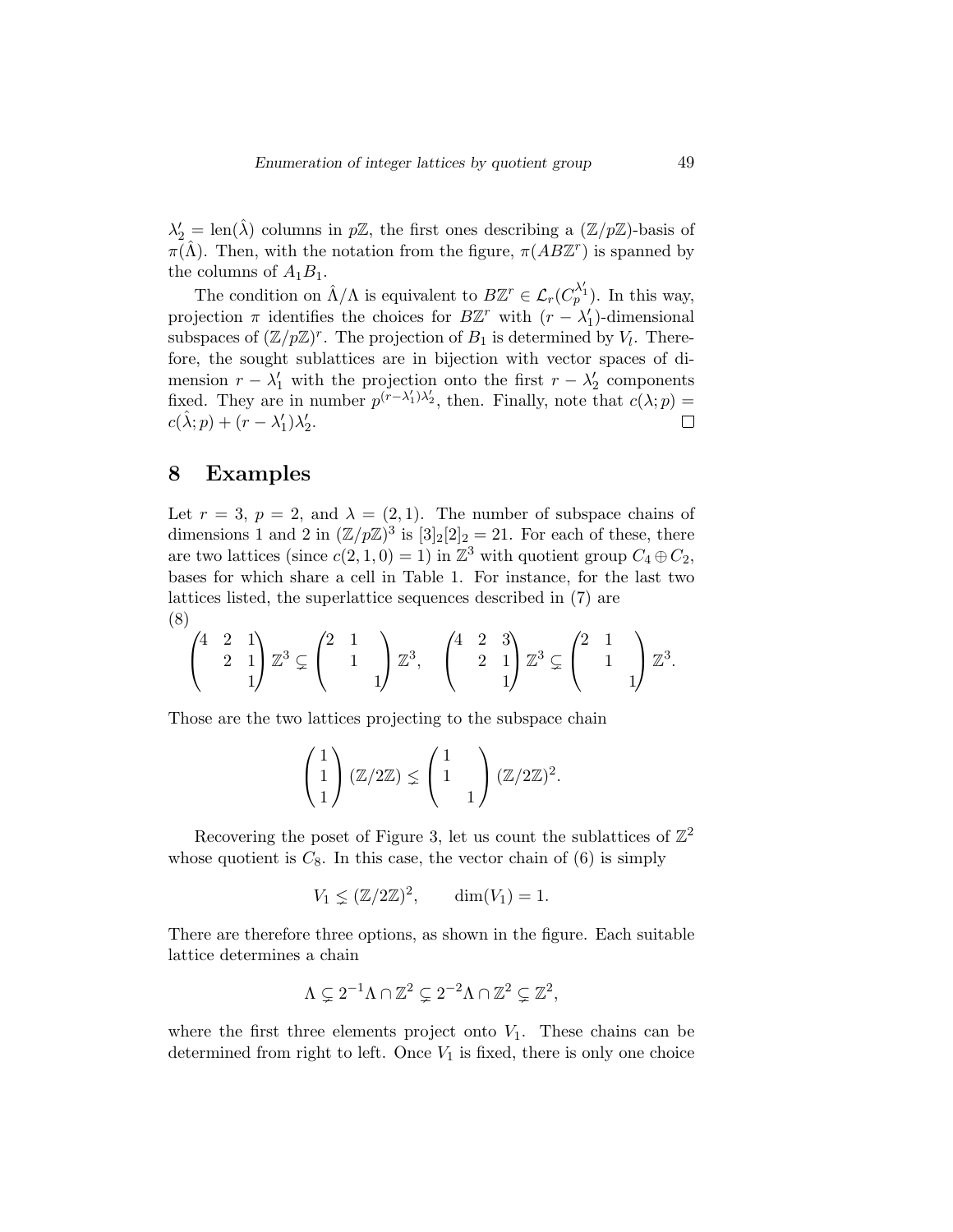50 A. Ibeas ´

|                   | $\sqrt{2}$            | $\overline{4}$                              | $\rm 2$        | $\boldsymbol{2}$ | $1\overline{ }$<br>$\overline{2}$                |                | $\overline{4}$        | $\overline{2}$              | 2              | $\,1$<br>$\overline{2}$    | $\overline{2}$                                |                | $\,4\,$                            | $\overline{2}$<br>$\overline{2}$  | $\overline{2}$ | $\mathbf 1$<br>$\overline{2}$    | 1<br>$\overline{2}$                            |
|-------------------|-----------------------|---------------------------------------------|----------------|------------------|--------------------------------------------------|----------------|-----------------------|-----------------------------|----------------|----------------------------|-----------------------------------------------|----------------|------------------------------------|-----------------------------------|----------------|----------------------------------|------------------------------------------------|
| 2                 | $\mathbf{1}$          | $\overline{4}$                              | 2              | $\overline{2}$   | $\mathbf{1}$<br>$\overline{2}$                   | $\overline{4}$ | $\mathbf{1}$          | $\overline{2}$              | $\overline{4}$ | $\sqrt{2}$<br>$\mathbf{1}$ | $\overline{2}$                                | $\overline{4}$ | $\mathbf{1}$                       | $\overline{2}$<br>$\overline{2}$  | $\overline{4}$ | $\sqrt{2}$<br>$\mathbf 1$        | $\overline{2}$<br>$\overline{2}$               |
| $^{^{\prime}\!2}$ | $\,1$<br>$\mathbf{1}$ | 4                                           | $\overline{2}$ | $\overline{2}$   | $\mathbf{1}$<br>$\mathbf{1}$<br>$\overline{2}$   | $\overline{4}$ | $\,1$<br>$\mathbf{1}$ | $\overline{2}$              | $\overline{4}$ | 3<br>$\mathbf{1}$          | $\overline{2}$                                | $\overline{4}$ | $\mathbf{1}$<br>$\mathbf{1}$       | $\overline{2}$<br>$\overline{2}$  | $\overline{4}$ | $\overline{3}$<br>$\mathbf{1}$   | $\overline{2}$<br>$\overline{2}$               |
| $\overline{2}$    | $\,4\,$               | $\mathbf{1}$                                | $\overline{2}$ | $\,4\,$          | $\overline{2}$<br>$\mathbf{1}$                   | $\overline{4}$ | $\overline{2}$        |                             | $\overline{4}$ | $\overline{2}$             | $\overline{2}$<br>1                           | $\overline{4}$ | $\boldsymbol{2}$<br>$\overline{2}$ |                                   | $\overline{4}$ | $\overline{2}$<br>$\overline{2}$ | $\overline{2}$                                 |
| $\frac{1}{2}$     | $\bf 4$               | $1\overline{ }$<br>$\mathbf{1}$             | $\overline{2}$ | $\overline{4}$   | $1\overline{ }$<br>$\overline{2}$<br>$\mathbf 1$ | $\overline{4}$ | $\overline{2}$        | 1<br>$\mathbf 1$            | $\overline{4}$ | $\overline{2}$             | $_{3}^{\circ}$<br>$\mathbf{1}$                | $\overline{4}$ | $\frac{2}{2}$                      | 1<br>$\mathbf{1}$                 | $\overline{4}$ | $\frac{2}{2}$                    | $\overline{3}$                                 |
| $\overline{2}$    | $\,4\,$               | $\mathbf{1}$<br>$\mathbf{1}$                | $\bar{2}$      | $\overline{4}$   | 3<br>$\mathbf{1}$                                | $\overline{4}$ | $\overline{2}$        | $\mathbf 1$<br>$\mathbf{1}$ | $\overline{4}$ | $\sqrt{2}$                 | $\overline{2}$<br>$\mathbf 1$<br>$\mathbf{1}$ | $\overline{4}$ | $\overline{2}$<br>$\overline{2}$   | $\mathbf{1}$<br>$\mathbf{1}$      | $\overline{4}$ | $\overline{2}$<br>$\overline{2}$ | $\overline{2}$<br>$\mathbf{1}$<br>1            |
| 2                 | $\bf 4$               | $\mathbf{1}$<br>$\mathbf{1}$<br>$\mathbf 1$ | $^{'}2$        | $\,4\,$          | $\mathbf{1}$<br>3<br>1                           | $\overline{4}$ | $\overline{2}$        | 1<br>$\mathbf 1$<br>1       | $\overline{4}$ | $\overline{2}$             | 3<br>$\mathbf 1$<br>1                         | $\overline{4}$ | $\frac{2}{2}$                      | $\mathbf{1}$<br>$\mathbf{1}$<br>1 | $\overline{4}$ | $\overline{2}$<br>$\overline{2}$ | $\overline{3}$<br>$\mathbf{1}$<br>$\mathbf{1}$ |

Table 1:  $|\mathcal{L}_3(G_2(\mathbb{F}))| = |\mathcal{L}_3(C_4 \oplus C_2)| = 42$ 

for  $2^{-2}\Lambda \cap \mathbb{Z}^2$  and  $2 = 2^{c(2,0)}$  choices for  $2^{-1}\Lambda \cap \mathbb{Z}^2$ . For each of these, there are two choices for Λ. In total, there are  $4 = 2^{c(3,0)}$  lattices projecting to a fixed vector space chain.

In contrast, if  $\mathbb{Z}^2/\Lambda \cong C_4 \oplus C_2$ , we have  $\pi(\Lambda) = 0$  and  $\dim(\pi(2^{-1}\Lambda \cap \mathbb{Z}^2)) = 1$ . For every line in  $(\mathbb{Z}/2\mathbb{Z})^2$ , there is a single  $(c(2, 1) = 0)$  lattice in  $\mathcal{L}_2(C_4 \oplus C_2)$ .

## 9 Conservative transformations

We remark in this section a couple of partition transformations that keep the amount of associated lattices unchanged, as is apparent from Theorem 5.2.

We have seen at the beginning of Section 5 how, in dimension 2, the enumeration of lattices with a cyclic quotient solves the general case. The transformation that removes (or appends) full columns (as long as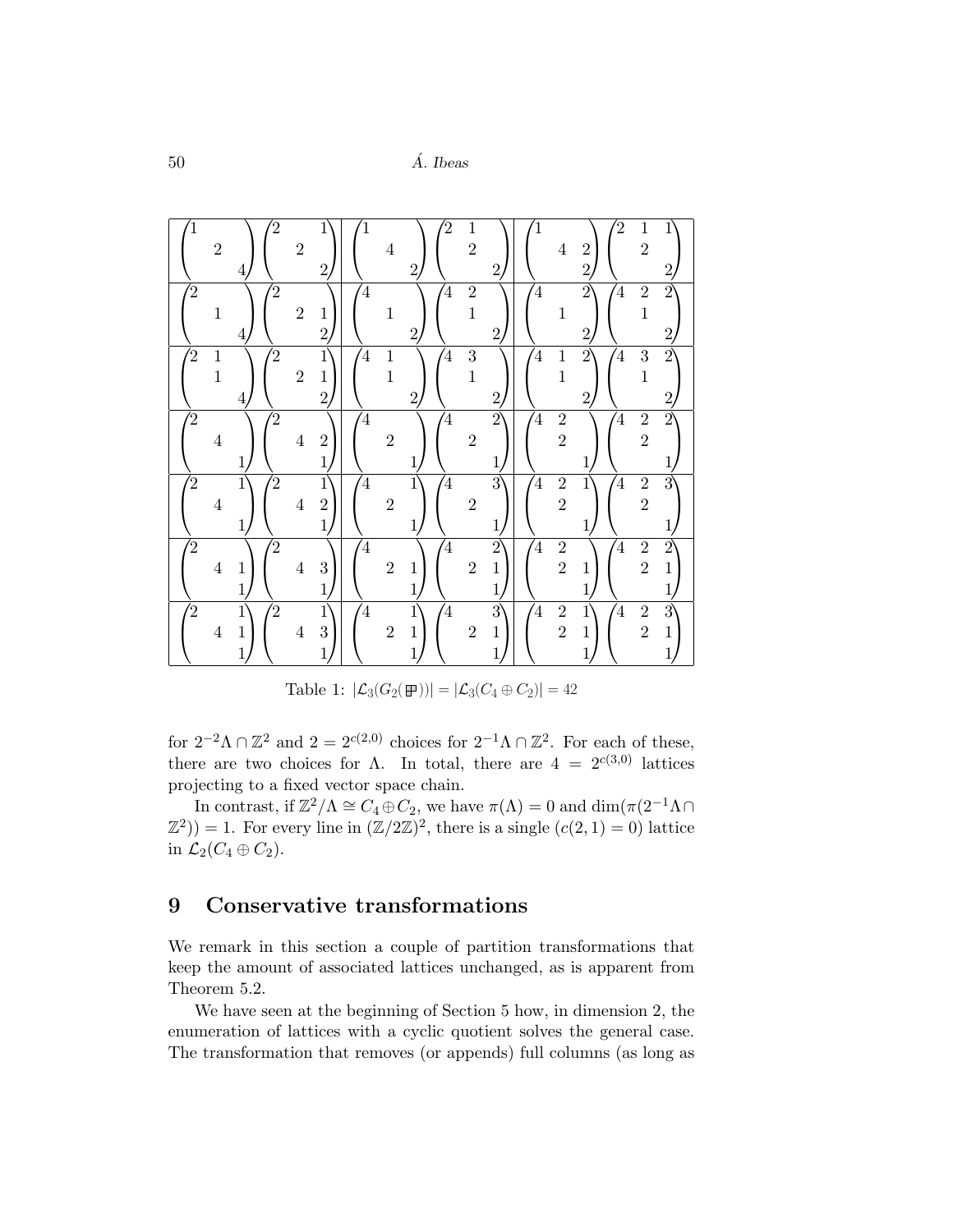the dimension  $r$ ) from a partition can be thought of as a generalization to arbitrary dimension of the reduction from the group  $C_n \oplus C_d$  to  $C_{n/d}$ , valid in dimension 2.



That removal does not affect the part multiplicities  $x_1, \ldots, x_{l+1}$ , nor the exponent  $c(\lambda; r)$ , so that the number of associated lattices remains the same.

An explicit bijection is given by  $\Lambda \mapsto p^{-\lambda_l}\Lambda$ . Notice that, in a lattice whose quotient is associated to a partition with  $\lambda_l$  full columns, the entries of every element are multiples of  $p^{\lambda_l}$ .

It is not that simple to describe the effect on the number of associated lattices produced by the removal of trailing empty rows (i.e. reducing the dimension). This, combined with the previous remark, would lead to another inductive technique to solve the enumeration considered in this paper.

Another conservative partition transformation consists of taking the complement to a box with r rows and (at least)  $\lambda_1$  columns. In this case, a bijection can be achieved by  $\Lambda \mapsto p^{\lambda_1} \Lambda^{\#}$ , where  $\Lambda^{\#}$  is the *dual* lattice, defined as

$$
\Lambda^{\#} = \{ \mathbf{x} \in \mathbb{Q}^r \; : \; \langle \mathbf{x}, \mathbf{v} \rangle \in \mathbb{Z}, \; \forall \mathbf{v} \in \Lambda \}.
$$

Note that this is not necessarily an integer lattice. Indeed,  $\mathbb{Z}^r$  is the only integer lattice whose dual is also integer. The dual  $\Lambda^{\#}$  is spanned by the transpose inverse of any basis of  $\Lambda$ . From the computational point of view, this object is an important tool to deal with lattice intersections. Since we have algorithms to compute the dual of a lattice (just given) and a lattice sum (reducing the juxtaposition of summand bases), the intersection can be obtained through the following formula:

$$
\Lambda_1 \cap \Lambda_2 = (\Lambda_1^{\#} + \Lambda_2^{\#})^{\#}.
$$

In particular, the elements in the lattice chain (7) can be computed as

$$
(p^i \Lambda^\# + \mathbb{Z}^r)^\#.
$$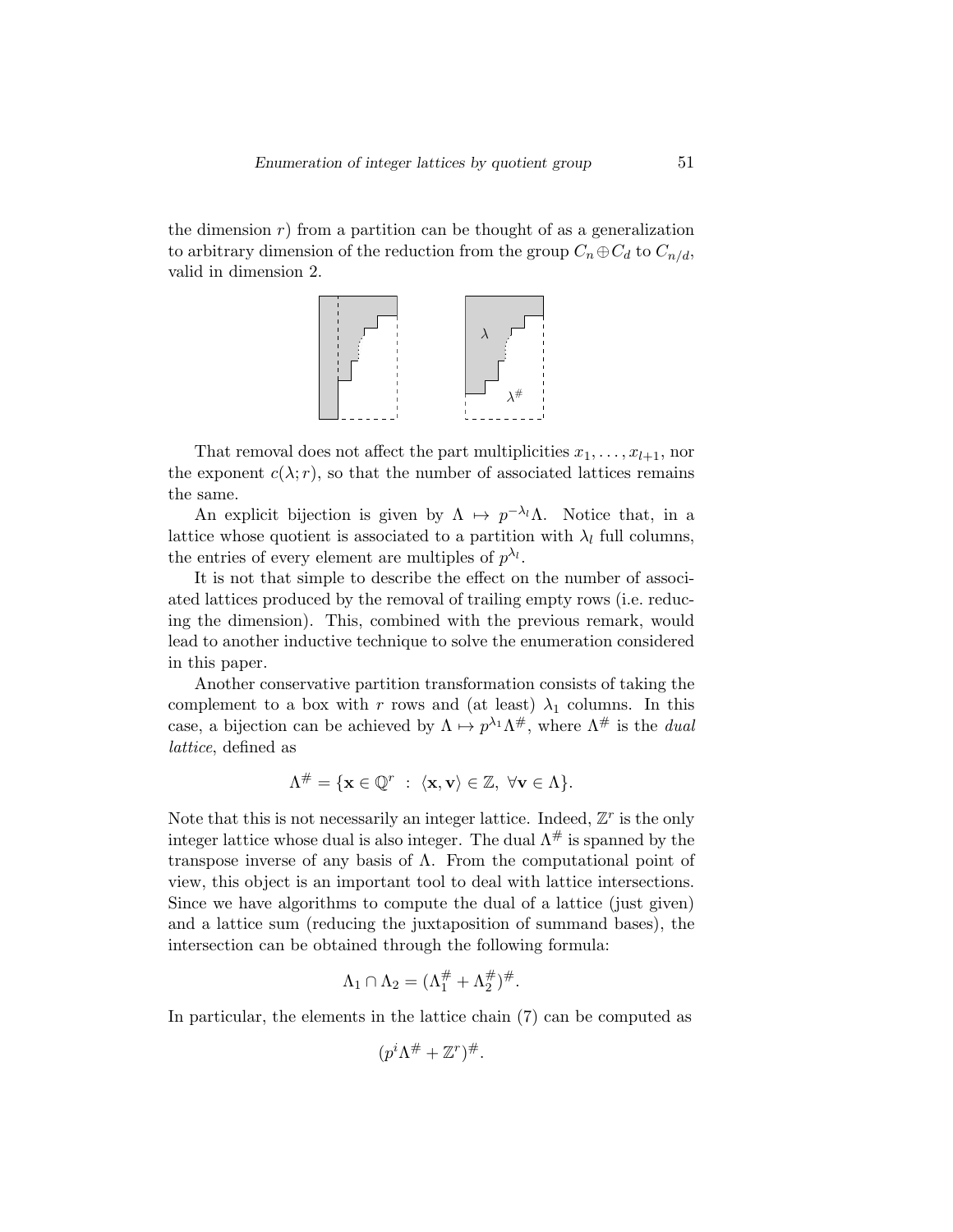$52 \quad \overline{\text{A}}$ . Ibeas

#### 10 Epimorphism count

The enumeration result studied in this article has been proved (see Section 5) relying on Equation (4). As pointed out by Butler [3], the count of subgroups with a given type appeared in three different papers published in the same year. From the exposition of Delsarte  $[5, \S2.4, (20)]$ , the following expression for that count can be extracted:

$$
\frac{|\text{Epi}(G_p(\mu), G_p(\lambda))|}{|\text{Aut}(G_p(\lambda))|}.
$$

The approach followed by Kwak, Chun, and Lee relies instead on a technique due to Hall [8, Thm. 1.4], who enumerates subgroups of an arbitrary group (not necessarily abelian) with a prescribed quotient, focusing on subgroups of free groups. Applying that method to our problem, we get (see [11, Thm. 2.6], [12, Thm. 10])

$$
|\mathcal{L}_r(G)| = \frac{|\text{Epi}(\mathbb{Z}^r, G)|}{|\text{Aut}(G)|}.
$$

Notice the coincidence of numerators in both approaches when  $\mu$ is set to  $(\lambda_1^r)$ , as is done in Section 5. Both fractions above admit a simple interpretation as the orbit count relative to the free action by composition of the automorphism group on the set of epimorphisms [10].

In the second case, the epimorphism enumeration can be directly derived [11, Lemma 3.3]. Setting (for the rest of the section)  $x = \text{len}(\lambda)$ ,

$$
|\text{Epi}(\mathbb{Z}^r, G_p(\lambda))| = p^{r(|\lambda|-x)} |\text{Epi}(\mathbb{Z}^r, C_p^x)| =
$$
  
(9)  

$$
p^{r(|\lambda|-x)}(p^r - 1)(p^r - p) \cdots (p^r - p^{x-1}) =
$$
  

$$
p^{r(|\lambda|-x)} p^{\frac{x(x-1)}{2}} (p-1)^x \frac{[r]_p!}{[x_{l+1}]_p!}.
$$

This, combined with the automorphism count below (which follows [5, §2.(18)], cf. [13, II.(1.6)], [9, Thm. 4.1], [11, Lemma 3.3]), proves Theorem 5.2.

$$
|\mathrm{Aut}(G_p(\lambda))|=p^{\frac{x(x-1)}{2}+\sum \lambda_i'\lambda_{i+1}'}(p-1)^x[x_1]_p!\cdots[x_l]_p!
$$

Epimorphism enumeration is a natural application of the extended Möbius principle  $[15]$ . Indeed, the sources of both approaches above  $[5,$ 8] constitute two among the first antecedents to Rota's formalization of the concept, using the poset of subgroups of a finite group.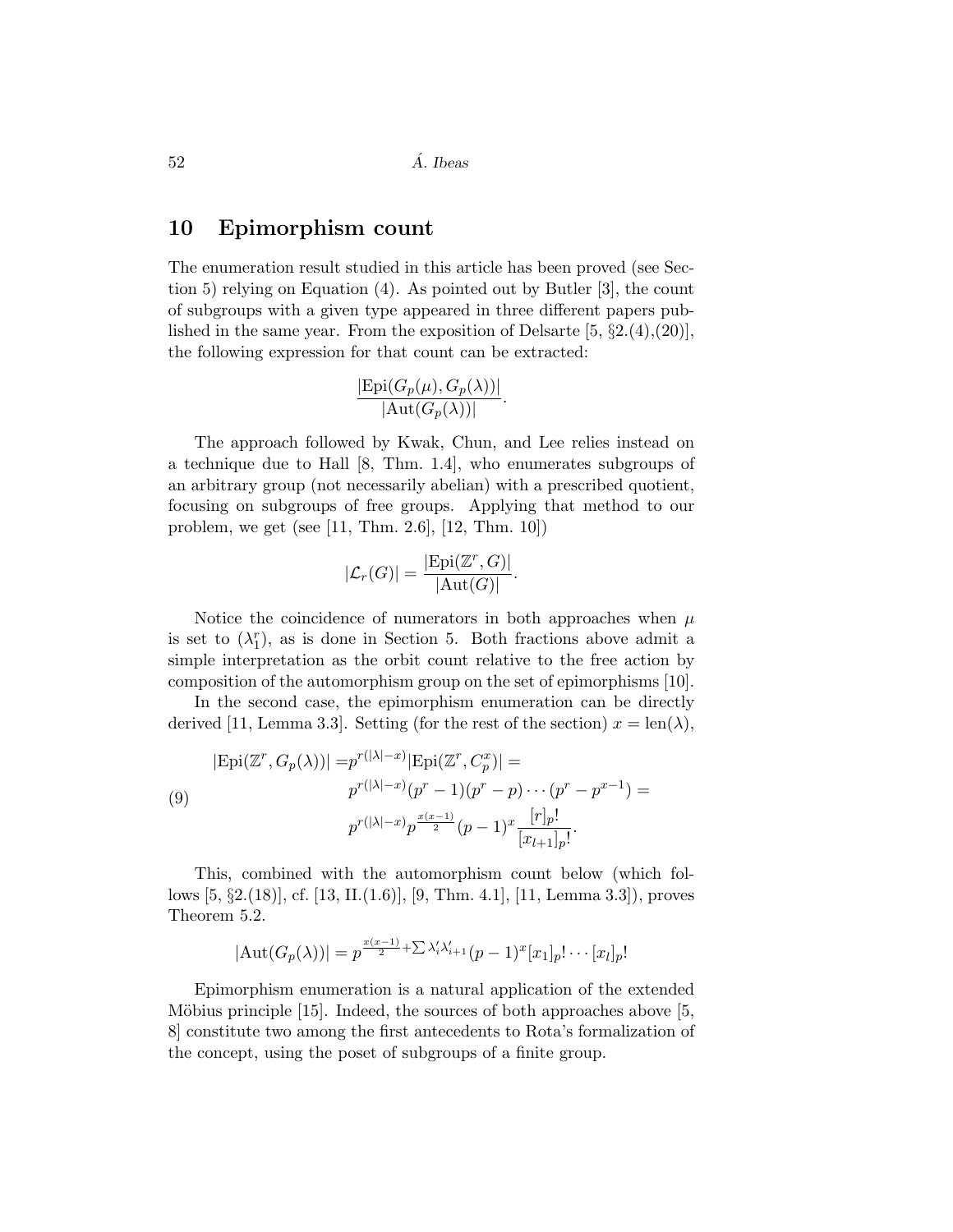Classifying homomorphisms with respect to their image, we get the expression

$$
|\text{Hom}(\mathbb{Z}^r, G)| = \sum_{S \leq G} |\text{Epi}(\mathbb{Z}^r, S)|,
$$

where the sum is extended over the subgroups of  $G$ . As the computation of homomorphisms is easily done (for abelian  $G$ ,  $|\text{Hom}(\mathbb{Z}^r, G)| = |G|^r$ ), it is useful to invert previous expression:

$$
|\text{Epi}(\mathbb{Z}^r, G)| = \sum_{S \le G} \mu([S, G]) |S|^r = \sum_{S \le G} \mu([0, S]) |G/S|^r.
$$

When  $G = C_n$  is cyclic, the Möbius function on the poset of subgroups coincides with the classic number-theoretic Möbius function on the divisors of  $n$ . This gives

$$
|\mathcal{L}_r(C_n)| = \frac{1}{\varphi(n)} \sum_{d|n} \mu\left(\frac{n}{d}\right) d^r = \frac{J_r(n)}{\varphi(n)},
$$

where  $\varphi$  denotes Euler's totient function and  $J_r$  is the r-th Jordan function. This expression recovers the one given in (5), when the group order is a prime power.

Going back to the general case, in any finite (poset) lattice, the Möbius function  $\mu([0, a])$  is zero for every poset element a, except possibly for joins of atoms [8, Thm. 2.3 and 2.4], [15, Sec. 5, Cor. to Prop. 2], [18, Cor. 3.9.5]. In the lattice of subgroups of  $G_p(\lambda)$ , atoms are the several copies of  $C_p$ , and their joins correspond to elementary abelian subgroups. For these,  $\mu\left([0, C_p^k]\right) = (-1)^k p^{\frac{k(k-1)}{2}}$  [5, p. 603], [15, Sec. 5, Ex. 2], [18, Ex. 3.10.2]. Moreover, the amount of subgroups of the form  $C_p^k$  in  $G_p(\lambda)$  is  $\begin{bmatrix} x \\ k \end{bmatrix}$  $_{k}^{x}]_{p}$ . Then,

$$
|\text{Epi}(\mathbb{Z}^r, G_p(\lambda))| = \sum_{k=0}^x \begin{bmatrix} x \\ k \end{bmatrix}_p (-1)^k p^{\frac{k(k-1)}{2}} p^{r(|\lambda|-k)} =
$$
  

$$
p^{r(|\lambda|-x)} \sum_{k=0}^x \begin{bmatrix} x \\ k \end{bmatrix}_p (-1)^k p^{\frac{k(k-1)}{2}} p^{r(x-k)}.
$$

Developing the Gaussian polynomial with Carlitz formula, the sum above equals

(10) 
$$
\sum_{k=0}^{x} (-1)^{k} p^{\frac{k(k-1)}{2}} p^{r(x-k)} \sum_{\sigma \in \mathfrak{S}(\{1^{k}, 0^{x-k}\})} p^{\text{inv}(\sigma)},
$$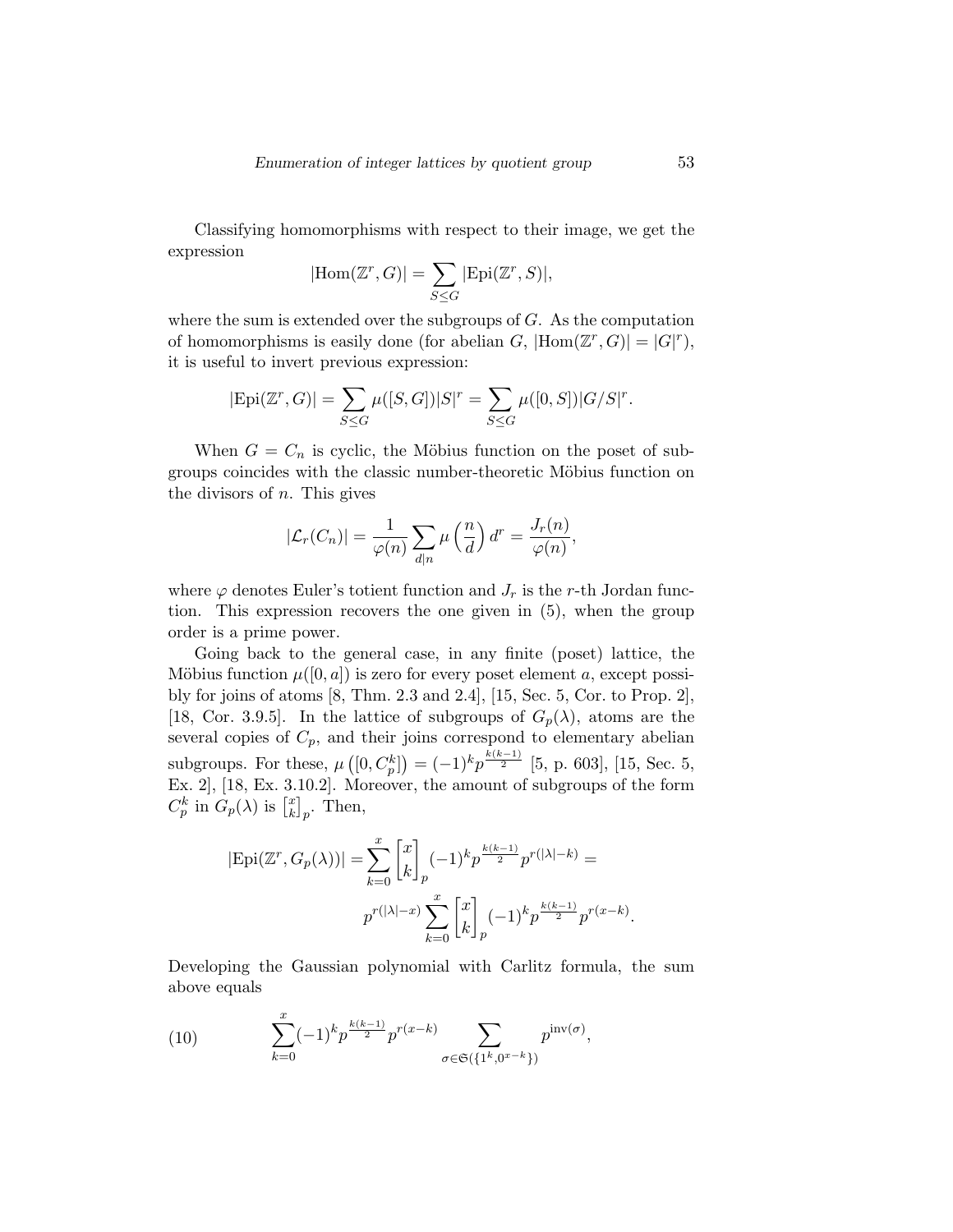where  $inv(\sigma)$  is the number of inversions of a permutation of the multiset  $\{1^k, 0^{x-k}\}.$  These permutations correspond to subsets of  $\{0, 1, \ldots, x-1\}$ with  $k$  elements. Moreover, the sum of the elements in such a subset is  $0 + 1 + \cdots + (k-1)$  plus the number of inversions of the associated permutation. This turns (10) into

$$
\sum_{k=0}^{x}(-1)^{k}p^{r(x-k)}\sum_{\substack{I\subseteq\{0,\ldots,x-1\}\\|I|=k}}p^{\sum_{i\in I}i},
$$

which equals  $(p^r - 1) \cdots (p^r - p^{x-1})$ , recovering (9).

Álvar Ibeas Martín ibeas@gmx.com

### References

- [1] Michael Baake, Solution of the coincidence problem in dimensions  $d \leq 4$ , arXiv:math/0605222 [math.MG] (2006).
- [2] Reinhold Baer, Dualism in abelian groups, Bull. Amer. Math. Soc., 43 no. 2 (1937), 121–124.
- [3] Lynne Butler, Subgroup Lattices and Symmetric Functions, Mem. Amer. Math. Soc., 112 no. 539 (1994).
- [4] L. Carlitz, *Sequences and inversions*, Duke Math. J., **37** (1970), 193–198.
- [5] S. Delsarte, Fonctions de Möbius sur les groupes abeliens finis, Annals of Math., 49 (1948), 600–609.
- [6] P. E. Dyubyuk, On the number of subgroups of an abelian p-group, Izv. Akad. Nauk. Ser. Mat., 12 no. 4 (1948), 351–378 (in Russian).
- [7] B. Gruber, Alternative formulae for the number of sublattices, Acta Cryst., A53 (1997), 807–808.
- [8] P. Hall, The Euclidean functions of a group, Quat. J. Math., 7 (1936), 134–151.
- [9] Christopher J. Hillar, Darren L. Rhea, Automorphisms of finite abelian groups, Amer. Math. Monthly., 114 no. 10 (2007), 917–923.
- [10] Gareth. A. Jones, Counting subgroups of non-Euclidean crystallographic groups, Math. Scand., 84 (1999), 23–29.
- [11] Jin Ho Kwak, Jang-Ho Chun, Jaeun Lee, Enumeration of regular graph coverings having finite abelian covering transformation groups, SIAM J. Discrete Math., 11 no. 2 (1998), 273–285.
- [12] Jin Ho Kwak, Jaeun Lee, Enumeration of graph coverings, surface branched coverings and related group theory, in Combinatorial and Computational Mathematics, edited by S. Hong et al., World Scientific, Singapore (2001), 97–161.
- [13] I. G. Macdonald, Symmetric Functions and Hall Polynomials, Oxford University Press (1998).